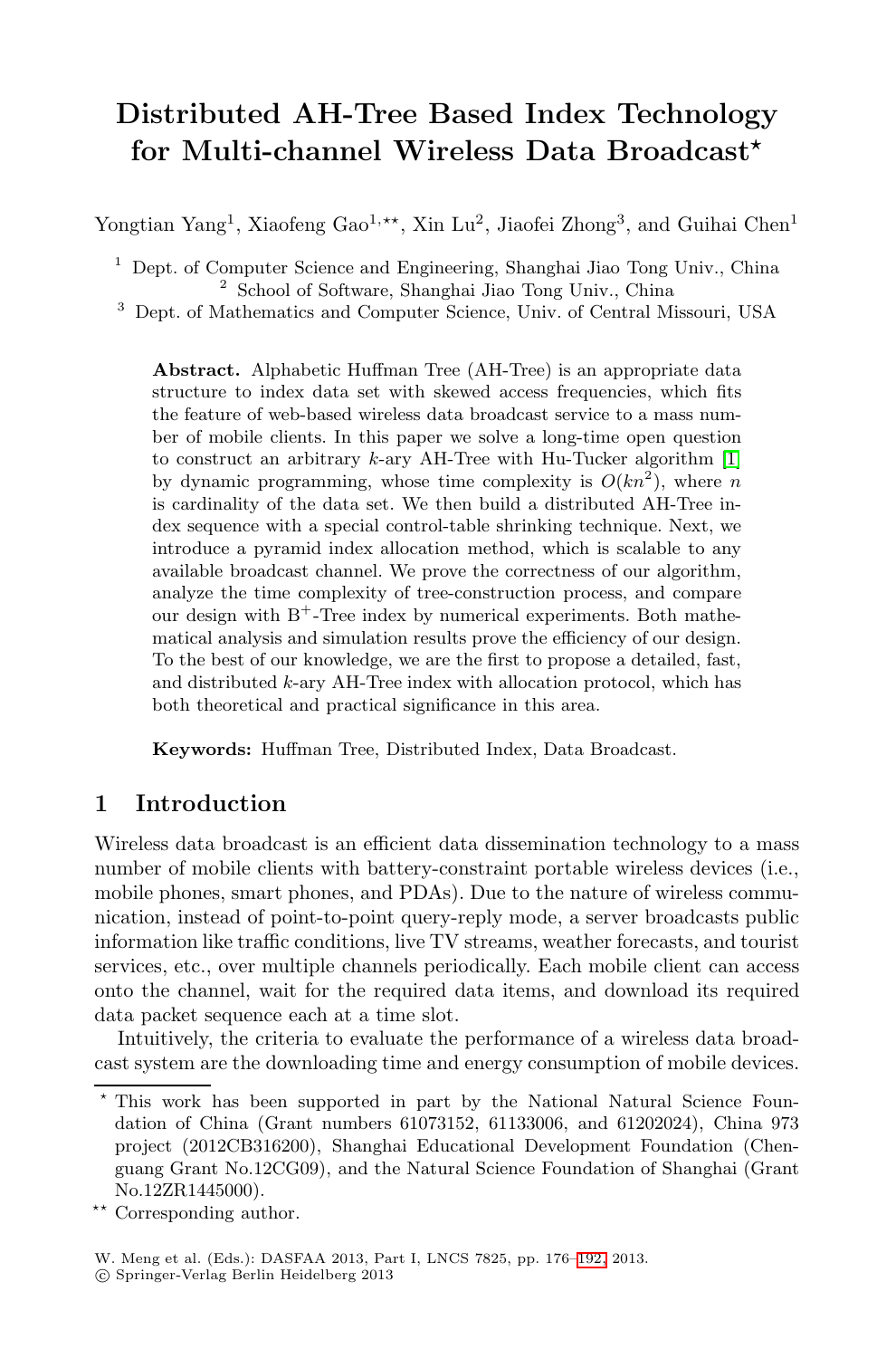Correspondingly, *access latency* and *tuning time* are two widely accepted system evaluation standards. The former denotes the time interval from when a client sends a request to the time when it receives the required datum, while the latter denotes the activating time of the mobile devic[e d](#page-15-1)uring data retrieval process.

Inde[xi](#page-15-2)ng technology i[s o](#page-15-3)ne of the most effective methods to reduce tuning ti[m](#page-15-4)e. Each mobile device has two modes: active mode and doze mode. Its energy consumption during active mode is far greater than that in doze mode. Indices help to reduce the active time of a mobile device significantly. Clients can follow the direction of indices on broadcasting channels, turn off during the waiting period, and turn on again right before the required data item appears.

There have been a lot of works discussing efficient indexing schemes, which can be classified into three categories: hashing-based indexing [2], tree-based indexing (*e.g.*,  $B^+$  tree [3], Huffman tree [4]), and table-based indexing (*e.g.*, exponential inde[x \[](#page-15-5)5]). Among them, tree-based indices are the most widely implemented structures according to their easy-searching and fast-constructing characteristics. Additionally, researchers prefer to choose a balanced tree as a base for their index design, since it is easier to control the tree height and bound the index size to avoid large increase of access latency.

However, data broadcast system serves mobile clients with hundreds or thousands of data items, whose visiting frequencies vary hugely according to the empirical statistics of human behavior with preference difference. Based on the investigation of website popularity [6], we find that a few data items have very high popularity; a medium number of data items hav[e m](#page-15-0)iddle-of-the-road visiting frequencies; while a huge number of data items actually have very low preference. Such phenomenon implies that balanced tree is probably not an appropriate index structure for web service since each searching path has similar length, b[rin](#page-15-6)ging longer tuning time on [a](#page-15-7)verage.

To overcome the aforementioned shortcoming, the *Alphabet Huffman Tree* (AH-Tree) is a good choice. In a typical AH-Tree, the higher the frequency of a data item, the shorter the path from root to the corresponding leaf index. Many literatures have studied AH-Tree index during the past two decades. In [1], Hu and Tucker first proposed a binary AH-Tree algorithm with time complexity  $O(n \log n)$ , where n is the size of data items. Their design is based on a comple[x](#page-15-3) q[ue](#page-15-8)ue te[chno](#page-15-9)logy, which cannot be directly extended to construct  $k$ -ary AH-Tree with arbitrary k [7]. Later, Shivakumar et al. [8] extended Hu-Tucker Algorithm into k-ary AH-Tree, and first implemented it as indices to broadcast environment. Nevertheless, they did not describe the algorithm clearly. They only mentioned a skeleton of how to build a  $k$ -ary AH-Tree, lack of specification of internal node construction with  $k$  branches. The time complexity of such design would be high up to  $O(n^3)$  if we directly follow their description without creating any particular queue structure, which is impractical for real-world applications. Similarly, [4], [9], and [10] discussed AH-Tree index for data broadcast problem respectively, none of which provided complete tree-construction process with time complexity analysis. They only gave simple explanation according to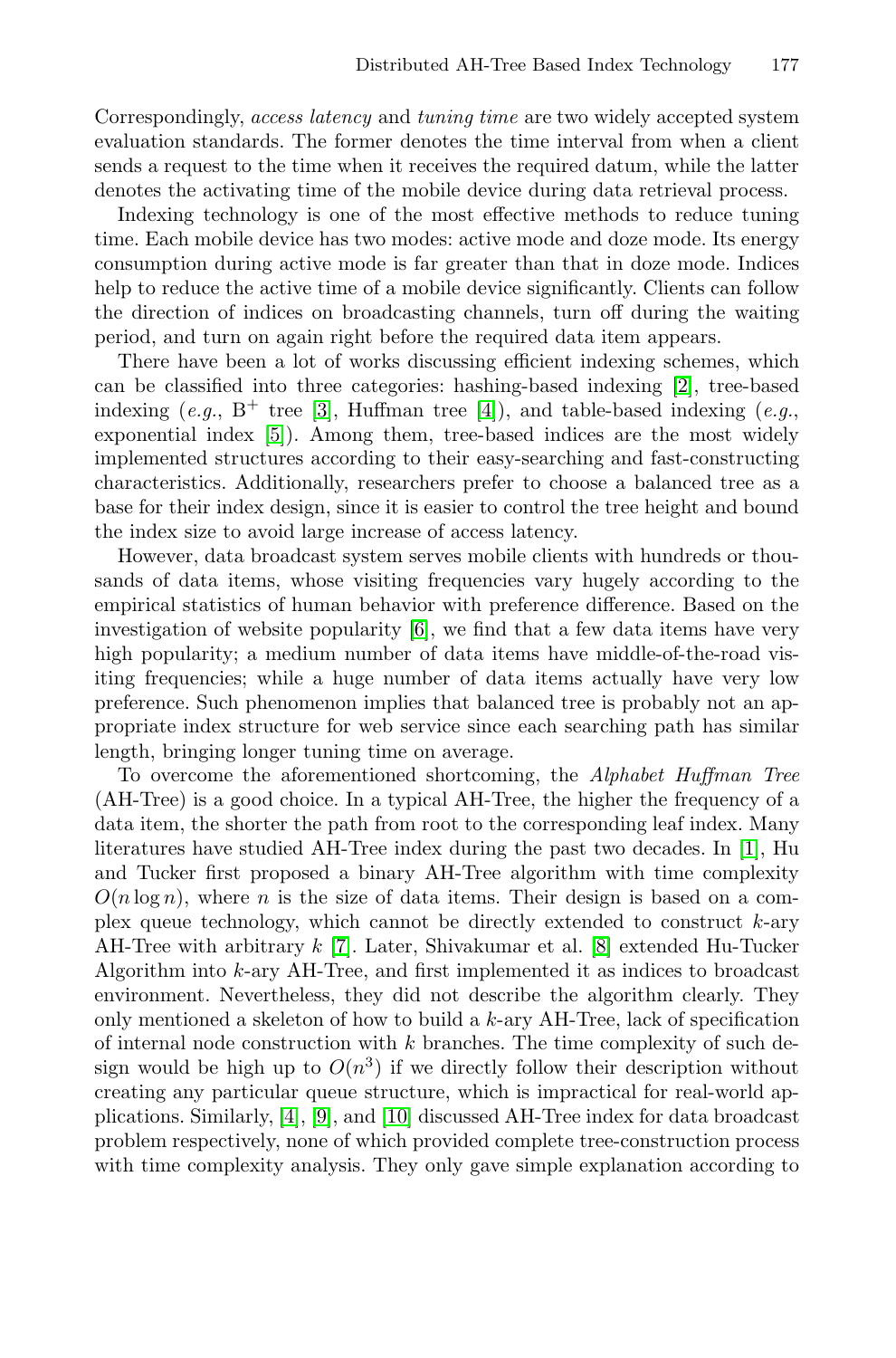the description in [8], almost in the same manner. Therefore, how to construct an arbitrary k-ary AH-Tree by Hu-Tucker algorithm remains an open problem.

Additionally, researchers tended to modify the index tree into a distributed index sequence to improve the performance [3,10,11]. This scheme relies on the use of control table. However, we found that the control table also results in overhead in space, which becomes an unneglectable factor as we found half of the control table is redundant. Moreover, the control table contains as much redundancy as the useful information. How to eliminate these redundancy becomes crucial.

In this paper, we propose an efficient AH-Tree construction with the help of dynamic programming. Our algorithm can build arbitrary k-ary AH-Tree index with bounded tree height in  $O(kn^2)$  time. We then modify this tree into a distributed index sequence with control table design to further reduce the searching steps. Considering the influence of control table size, we further propose a general and effective scheme to eliminate redundant entries in control tables to reduce the overall index packet length, which save almost 50% of the storage. Finally, we use the dynamic pyramid scheme for index and data allocation. We prove the correctness and [com](#page-16-1)plexity of our design theoretically and illustrate the performance of the broadcast syste[m](#page-2-0) by numerical experiments. Both theoretical proofs and si[mu](#page-3-0)lation results validate the efficiency of our design. To the best of our knowledge, we a[re](#page-4-0) the first to propose the detailed design for  $k$ -ary Hu-Tucker algorithm with time complexity analysis. Our design does not rely on any special data structure and queue design, which can be easily implemented in any practi[ca](#page-11-0)l system. The simulation results show that our [de](#page-12-0)sign gains significant growth regard to skew di[strib](#page-16-1)uted data. However, it does not over perform B-Tree with reg[ar](#page-15-10)d to uniform distribution [12].

<span id="page-2-0"></span>The rest of this paper is organized as follows. Section 2 summarizes the related work in this research area. Section 3 illustrates the problem formulation and the architecture of broadcast system. In Sec. 4 we introduce the dynamic programming to construct  $k$ -ary AH-Tree index and provide the correctness proofs, while in Sec. 5 we complete the process to build a distributed index sequence with control tables. [Sect](#page-16-2)ion 6 describes the index allocation method. In Sec. 7 we compare our design with the latest work in [12] and prove the efficiency of our construction. Finally, Section [8 gi](#page-16-3)ves conclusion and future works.

## **2 Related Works**

The key research topics in wireless data broadcast are basically focusing on how to deign index structures and [ho](#page-15-3)w to allocate data onto channels, in order to reduce access latency and tuning time [13].

A series of research works deal with data scheduling problem to decrease access latency, without implementing indexing technology [14]. As a result, the tuning time is as long as the access latency, which still leads to high power consumption for mobile devices.

Traditional disk-based indexing techniques have been modified to meet the requirement of data broadcast systems, which can be classified into three categories: hashing-based [2], tree-based (*e.g.*, Huffman tree [4]), and table-based (*e.g.*, ex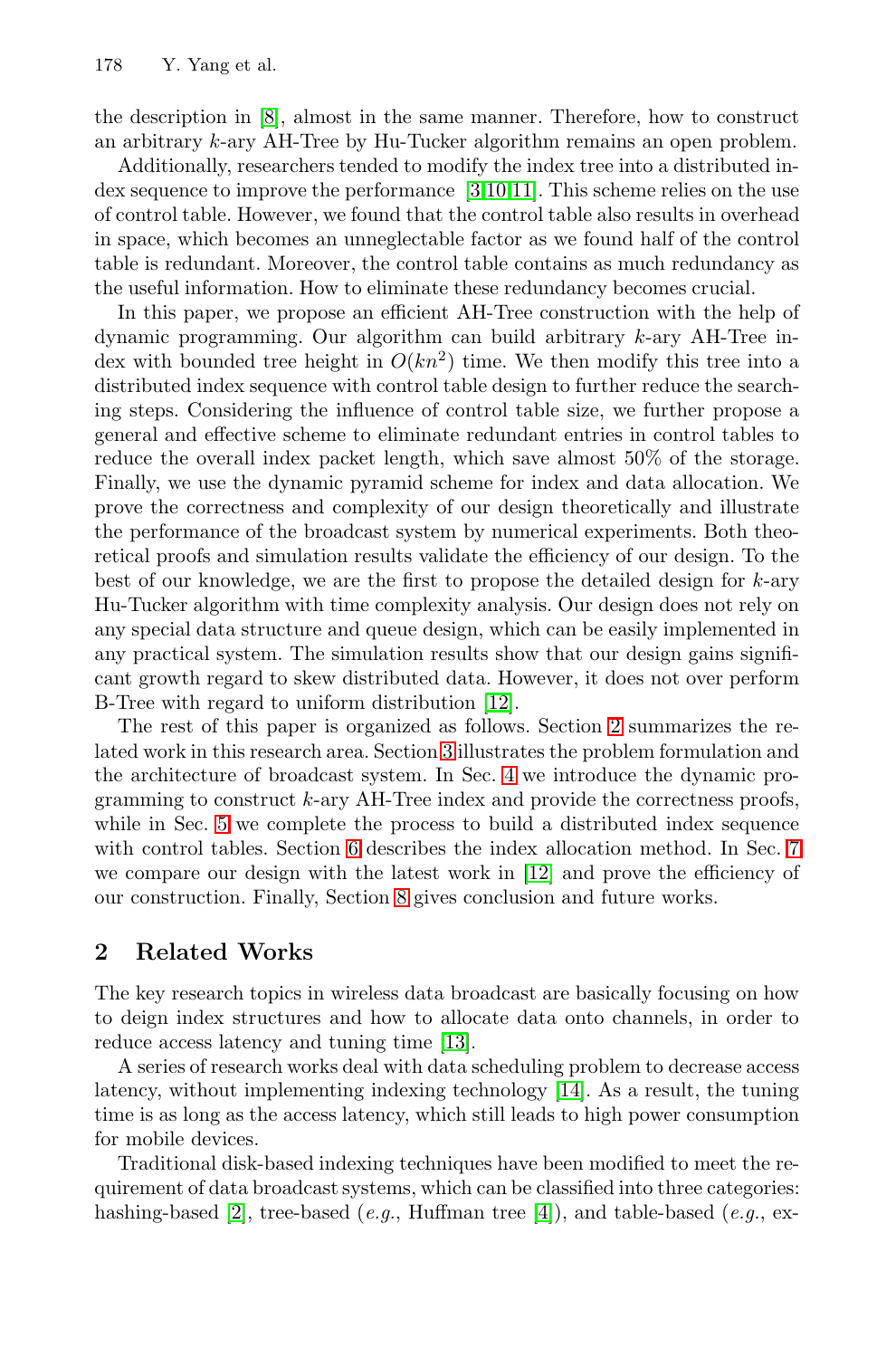ponential index [5]) schemes. Hashing-based schemes [use h](#page-15-11)ash functions to distribute data onto channels. For instance, Yao *et al.* [2] proposed MHash to facilitate skewed access probabilities and reduce access latency. Table-based schemes include exponential index proposed by Xu *et al.* [5], which shares links in different search tables and allows users to start searching at any index node. However, this scheme may not perform well under non-uniform access probabilities. Treebased schemes are sometimes faster to design and easier to maintain, thus achieving more attentions. One common tree-based index, *i.e.*  $B^+$ -tree distributed index (*BTD*) was extended to satisfy different system requirements. Gao *et al.* [11] redesigned BTD and built a complete multi-channel broadcasting system with nonuniform data access probabilities and unequal data sizes.

<span id="page-3-0"></span>When it comes to multi-channel data broadcasting, how to allocate index and data will produce heavy impact on the performance of each scheme. A certain allocation method could be helpful to a specifi[c](#page-15-8) index structure, but at the same time it might reduce the efficiency of another index scheme. Several works [10,15] deal with data allocation for multi-channel data broadcast. One work [16] proposed an index allocation method named TMBT, which creates a virtual BTD for each data channel and multiplexes them on the index channel.

Huffman tree is a skewed index tree that takes into account the data access probability, where more popular data have shorter search paths from the root of the tree [8]. However, most existing works discussed Huffman tree for a certain data type with special constraints and features. Recently, Zhong *et al.* [9] proposed a uniform AH-Tree indexing scheme to satisfy all possible environments.

Based on the observation that the previous schemes can be further improved, we propose a novel AH-Tree based indexing approach under multi-channel environment, where data items have different access probabilities. Our scheme is further refined to minimize both average access latency and tuning time, while the performance compared to other related schemes is also provided. Simulation results confirm the efficiency of our scheme.

## **3 Problem Formulation and System Architecture**

We consider multi-channel wireless data broadcast with a server and numbers of clients. The server first retrieves data from its local database and then calls the Index Generator modular to index the data. Next, the Channel Allocation modular allocates channels to data and index. We take index-data separation mode in this paper to reduce the possible switches among channels. After that, the server periodically broadcasts data and index sequences in a fixed range over wireless channels. Clients can access the data at anytime by tuning onto the channels. In this paper, we focus on Index Generator and Channel Allocator. We propose distributed AH-Tree based index sequence in Index Generator modular and pyramid index allocation scheme in the Channel Allocation modular.

Let  $D = \{d_1, d_2, \ldots, d_t\}$  be the data set to broadcast, where t is the number of data item. Associated with  $D, P = \{p_1, p_2, \ldots, p_t\}$  is the access frequency set, where  $p_i$  is the access frequency of  $d_i$ . Also, since each  $d_i$  may have different size, we use  $s_i$ , measured by KB, to represent the size of  $d_i$  and  $S = \{s_1, s_2, \ldots, s_t\}$ ,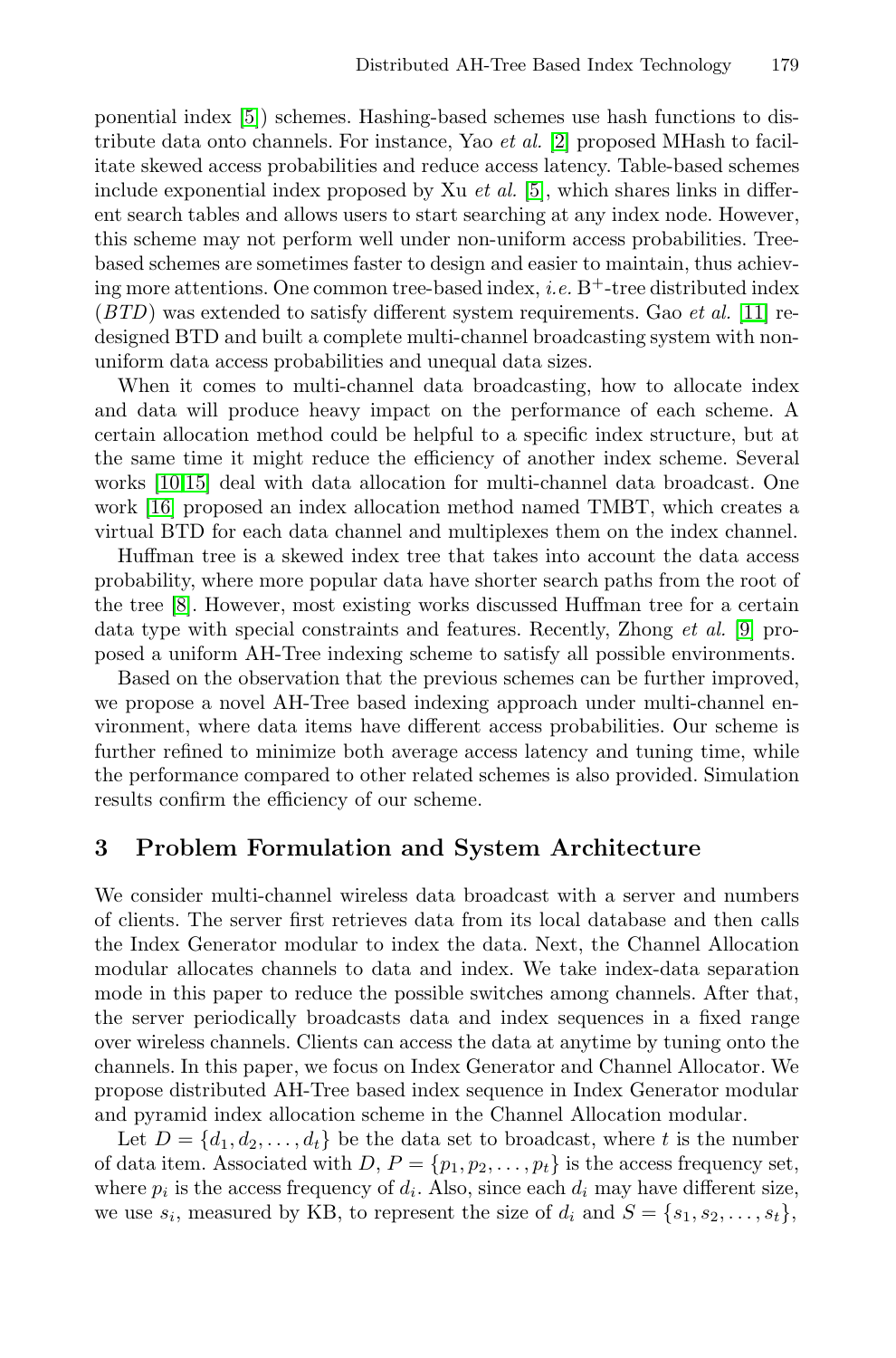<span id="page-4-0"></span>There are  $A = m + n$  channels in the system. We assign m channels to the data and *n* channels to the index. The channel set is  $\mathbf{C} = \{C_1, C_2, \ldots, C_A\}.$ 

For clarity, we summarize the symbols with their meanings in Table 1. Some of them will be described in the following sections.

**Table 1.** Symbol Description

| Sym              | Description                         | Sym              | Description                                   |
|------------------|-------------------------------------|------------------|-----------------------------------------------|
| $\overline{D}$   | Data set. $D = \{d_1, \dots, d_t\}$ |                  | Channels. $\mathbf{C} = \{C_1, \cdots, C_A\}$ |
|                  | Level of $T$                        |                  | Cut level of $T$                              |
|                  | An AH-Tree                          |                  | Number of data items                          |
| $\boldsymbol{k}$ | Maximum branch no. for $T$          | $B^j$            | The $j^{th}$ index at $i^{th}$ level of T     |
| N                | Node set of index tree              | $D_k$            | The $k^{th}$ datum in T                       |
|                  | Available channels $A = m + n$      | $\Delta_i$       | The $i^{th}$ sub-tree at level $l+1$          |
| m                | Number of data channels             | $PATH(B_i^j)$    | A path from $B_1^1$ to $B_i^j$                |
| $MAX(B^j)$       | Maximum key $B_i^j$ domains         | $\boldsymbol{n}$ | Number of index channels                      |
|                  |                                     |                  |                                               |

# <span id="page-4-3"></span>**4 Basic Index Technology**

In this section, we describe the index technique used in the Index Generator modular and an AH-Tree index technique is proposed.

#### <span id="page-4-1"></span>**4.1 Tree Construction**

First, let us introduce the two-stage construction process of the  $k$ -ary AH-Tree  $[1,8]$ . In the first stage, we build an optimal k-ary Huffman tree without

#### **Algorithm 1.** AH-Tree Construction

#### 1: **Input:** D, P;

- 2: **Output:** Node set N of AH-Tree T.
- <span id="page-4-2"></span>3: Create t leave nodes for  $d_i \in D$  and push them into N. Set  $I = \{1, \dots, t\}.$
- 4: while  $|I| > 1$  do
- 5: **if**  $\sum_{i=1}^{k} p_{n_i} = \min(\sum_{i=1}^{k} p_{x_i})$ , where  $n_i, x_i \in I$  **and** no leaves among  $n_1, \dots, n_k$ **and**  $n_1, \dots, n_k$  are the leftmost k nodes **then**
- 
- 6: Merge  $n_1, \dots, n_k$  as n' with  $r_{n'} = \sum_{i=1}^k r_{n_i} (n'$  is parent of  $n_1, \dots, n_k$ );<br>7: Insert n' into N, mark  $n_1, \dots, n_k$  as "processed" and remove them from I;
- 8: **end if**
- 9:  $n = n (k 1);$
- 10: **end while**
- 11: Traverse  $T$ , mark each node's level from the root and get max level  $L$ ;
- 12: **for**  $l = L \rightarrow 2$  **do**
- 13: Find the leftmost index node p on the  $(l-1)^{th}$  level and the leftmost k nodes  $n_1, \dots, n_k$  on the  $l^{th}$  level, and then mark them;
- 14: Record "p" into field new parent of  $n_1, \dots, n_k$  and " $n_1, \dots, n_k$ " into array new children of p without altering their original parent/children;
- 15: Keep finding new nodes until no unmarked nodes exist in level l;

16: **end for**

<sup>17:</sup> Replace parent and children of all nodes with new parent and new children.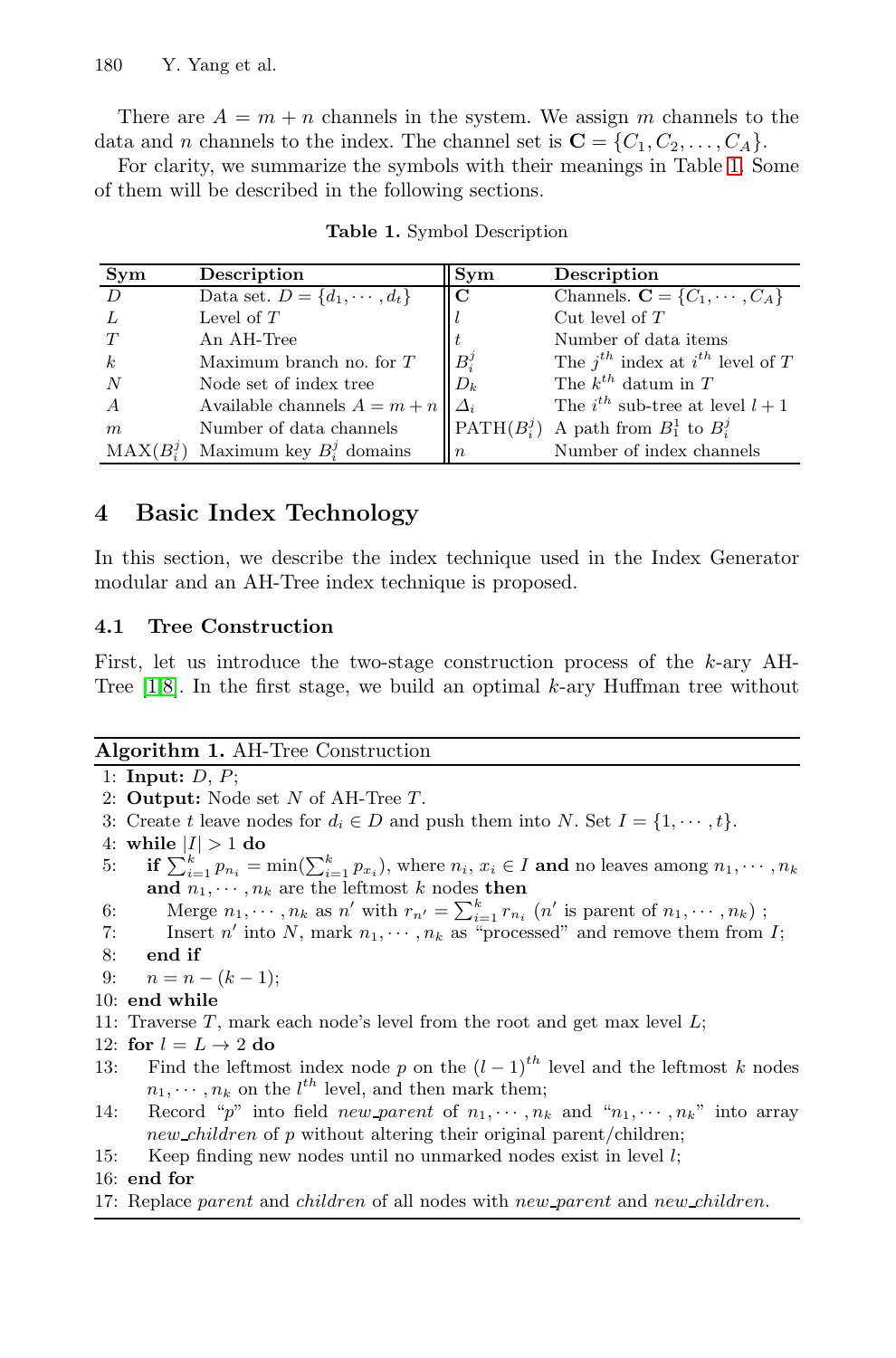alphabetic order, where dynamic programming is employed to simplify the algorithm. In the second stage, we adjust the tree in a bottom-up approach to generate a new tree, which preserves the alphabetic order while keeping the same cost. The construction process is shown in Alg. 1.

Stage 1 (Line 4 to 10) contains several iterations. During each iteration, we select  $k$  nodes to merge into one new node and then insert it into the original data sequence to form a new sequence. Recall that  $k$  is the number of branches of the tree. The selected k nodes should satisfy three conditions:  $(1)$ . There are [no](#page-4-1) l[eaf](#page-4-2) nodes among them; (2). The sum of their frequencies is the minimum among all  $k$  candidate groups; and  $(3)$ . They should be the leftmost nodes.

<span id="page-5-0"></span>We create a new index node as the parent of these  $k$  no[des](#page-16-4) with the frequency as the sum of the  $k$  nodes. Then we insert the new node into the data sequence, mark the k nodes as processed leaf nodes, [and](#page-5-0) delete them from the sequence. After that, we start a new iteration and continue the process until there is only one node left in the sequence, which is the root of the tree. At the end of Stage 1, we produce a tree  $T'$  without alphabetic order.

Stage 2 (Line 11 to 17) adjusts the tree in a bottom-up, left-right approach such that every k consecutive nodes on the same level have the same parent. Finally, an AH-Tree  $T$  is constructed. The correctness proof is provided in [17].

*Example 1.* Throughout the paper, we use a data set in Table 2. The frequency indicates how many [ti](#page-4-3)[m](#page-6-0)es a datum has been accessed from historical record.

**Table 2.** Example Data Set

| 17C |                  |        |    |          | $\tilde{\phantom{a}}$<br>∽ | $\sqrt{2}$      | $\overline{\phantom{0}}$ |    |                        | $\sim$<br>ΙU  |        |           | LЮ<br>ТĐ        | ι4 | . .      | τu |
|-----|------------------|--------|----|----------|----------------------------|-----------------|--------------------------|----|------------------------|---------------|--------|-----------|-----------------|----|----------|----|
|     | $\sqrt{2}$<br>16 | ∽<br>ັ | 30 | <b>.</b> | ᅩ                          | - -<br>--<br>-- | $\sim$ $-$<br><u> 41</u> | 36 | $\Lambda$ 1<br>ᅚ<br>-- | $\Omega$<br>_ | Q<br>◡ | $-$<br>Тp | ١O<br><b>10</b> | -  | ററ<br>4U |    |

Based on this data set, we apply Alg. 1 to construct the tree. After two stages, we generate  $T'$  and  $T$  as shown in Fig. 1, respectively.

#### **4.2 Subroutine Dynamic Programming**

It is time-consuming to choose  $k$  nodes from the data sequence in stage 1. In this subsection, we design a dynamic programming to solve this problem in  $O(ki)$ , where  $i$  is the number of nodes in the current iteration and  $k$  is the number of branches in the tree. We first describe the basic idea and derive the recursive relation, and then verify the correctness in the following part.

Consider the problem of selecting j nodes from sequence  $[n_1, n_2, \ldots, n_i]$ . There are only two cases to be considered.

**Case 1:** There is at least one unselected leaf node in  $[j+1,\ldots,i]$ . Let  $f(i, j)$  be the minimal weight sum of the  $j$  selected nodes in this case.

**Case 2:** There is no unselected leaf node in  $[j + 1, \ldots, i]$ . Let  $g(i, j)$  be the minimal weight sum of the  $j$  selected nodes in this case.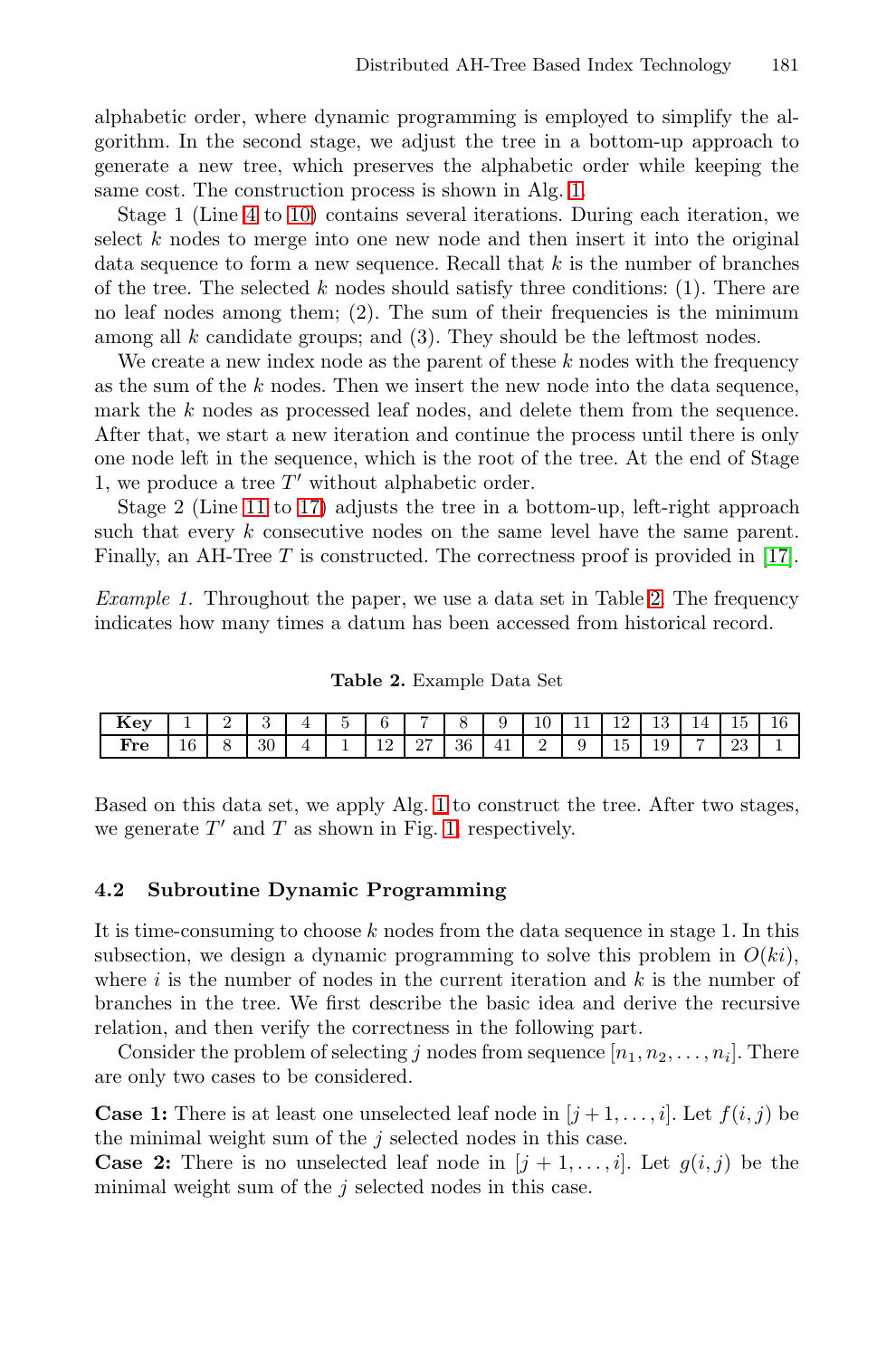

<span id="page-6-0"></span>Fig. 1.  $T'$  (Tree construction after Stage 1) and  $T'$  (Tree construction after Stage 2)

We now derive the recursive relation. In Case 1, the  $i^{th}$  node is unselected, otherwise no leaf node exists in  $[j + 1, \ldots, i - 1]$ . There are also two subcases:

- 1. If the  $i^{th}$  node is an index node, then there is at least one unselected leaf node in  $[j + 1, \ldots, i - 1]$ . We need to solve the subproblem  $f(i - 1, j)$ ;
- 2. If the  $i^{th}$  node is a leaf node, then there may be no leaf node in  $[j+1,\ldots,i-1]$ . We have to consider both  $f(i-1, j)$  and  $g(i-1, j)$  and choose the minimum.

Then the recursive relation for  $f$  is shown below:

$$
f(i,j) = \begin{cases} f(i-1,j), & \text{if } i^{th} \text{ node is an index node} \\ \min(f(i-1,j), g(i-1,j)), & \text{if } i^{th} \text{ node is an unmarked leaf} \end{cases}
$$

In Case 2, there are also two subcases:

1. If the  $i<sup>th</sup>$  node was an unselected leaf node, it must be selected now, otherwise there will be an unselected leaf node in  $[i + 1, \ldots, i]$ , which violates our assumption of Case 2. So we need to consider the subproblem of  $g(i-1, j-1)$ .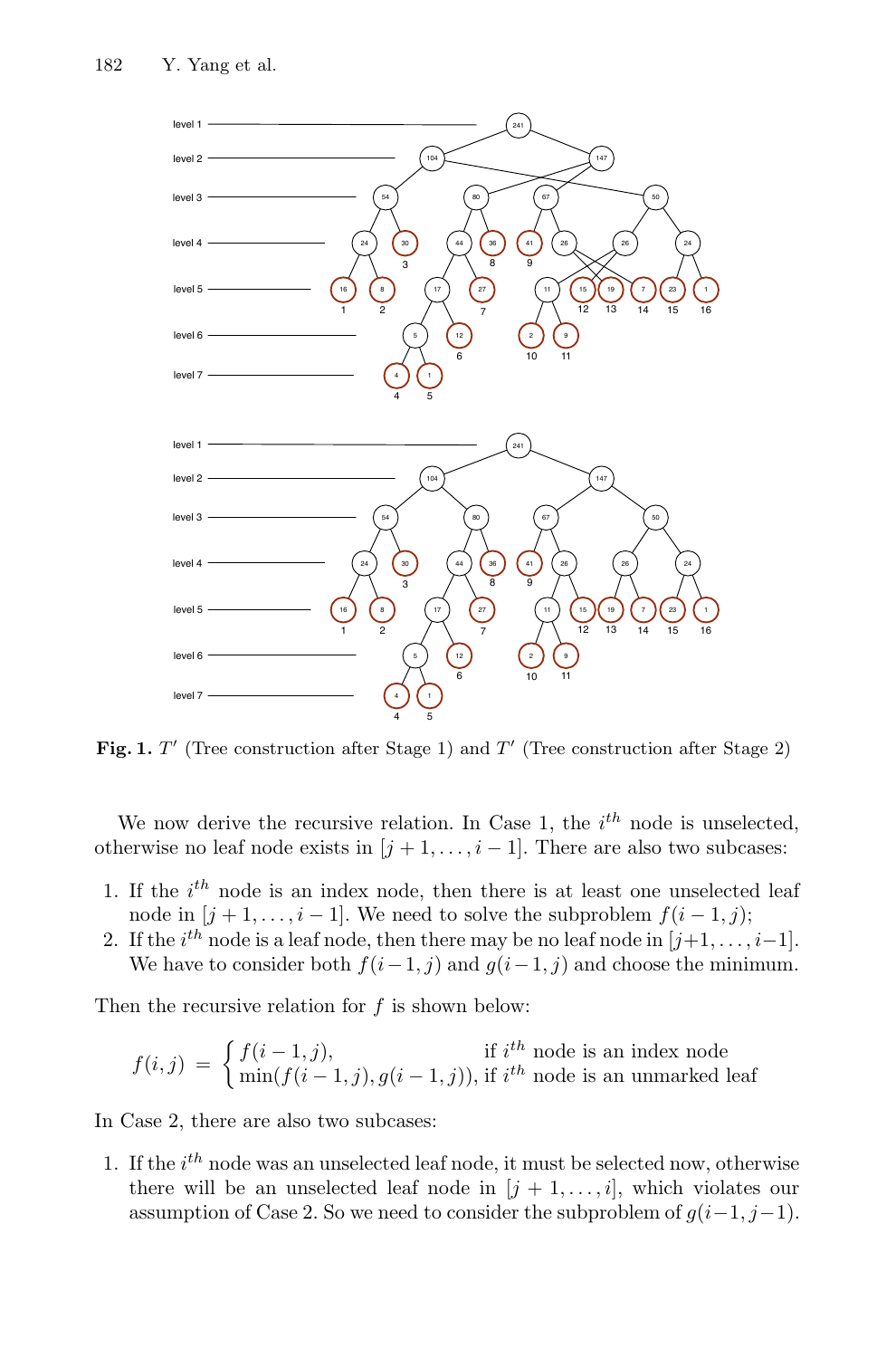<span id="page-7-1"></span>2. If the  $i^{th}$  node is an index node, since whether select it or not will not violate the condition, we have to consider  $\min(g(i-1, j-1), g(i-1, j)).$ 

Hence, the recursive relation for  $q$  is as following:

$$
g(i,j) = \begin{cases} g(i-1,j-1) + r_i, & \text{if } i^{th} \text{ node is an unmarked leaf} \\ \min(g(i-1,j-1) + r_i, g(i-1,j)), \text{if } i^{th} \text{ node is an index node} \end{cases}
$$

After computing  $f(n, k)$  and  $g(n, k)$ , the final result is min $(f(n, k), g(n, k))$ . We record the choices when generating values in  $f$  and  $g$  to locate the  $k$  nodes.

## **4.3 Correctness of the Dynamic Programming**

We now verify the correctness of our design. The first step is to prove that the problem has *optimal substructure*. In the following, we show that both f and g have optimal substructures. Let's start with  $g$ , which is independent to  $f$ .

**Lemma 1.** *(Optimal Substructure of g)* Let  $S_i = [d_1, d_2, \ldots, d_i]$  be the data sequence, and  $Z_j = [d_{i_1}, \ldots, d_{i_j}]$  be any optimal solution satisfying the condition of Case 2 (we also call it an optimal solution of  $S_i$  for convenience). Then:

- 1. If  $d_i$  is an unselected leaf node, then  $Z_{j-1}$  is an optimal solution of  $S_{i-1}$ ;
- 2. If  $d_i$  is an index node, then  $Z_{j-1}$  is an optimal solution of  $S_{i-1}$  if  $d_i = d_{i,j}$ ; otherwise  $Z_j$  is an optimal solution of  $S_{i-1}$ .

**Proof.** *Condition 1*. If  $d_i$  is a leaf node, then it is surely in  $Z_j$ . Suppose  $Z'_{j-1} = [d' - d' - 1]$  is an optimal solution of  $S_{i-1}$  with cost loss than  $Z_{i-1}$  then we  $[d'_{i_1}, \ldots, d'_{i_{j-1}}]$  is an optimal solution of  $S_{i-1}$  with cost less than  $Z_{j-1}$ , then we<br>replace  $Z$  with  $Z'$  in  $Z$  to get  $Z'$ . Obviously  $Z'$  is a solution of  $S$ , where replace  $Z_{j-1}$  with  $Z'_{j-1}$  in  $Z_j$  to get  $Z'_j$ . Obviously  $Z'_j$  is a solution of  $S_n$  whose cost is less than  $Z_j$ . It contradicts to the condition that  $Z_j$  is an optimal solution. *Condition 2.* If  $d_i$  is an index node, then there are two cases:

(a) if  $d_i = d_{i_j}$ , that is, we select the *i*<sup>th</sup> node. We can use the same method in Condition 1 to prove that Z is an aptimal solution of C Condition 1 to prove that  $Z_{j-1}$  is an optimal solution of  $S_{i-1}$ .<br>(b) if  $d_i$ ,  $i$  that is the *i*<sup>th</sup> node is unselected. Suppose  $Z'$ .

(b) if  $d_i \neq d_{i_j}$ , that is, the *i*<sup>th</sup> node is unselected. Suppose  $Z'_j = [d'_{i_1}, d'_{i_2}, \ldots, d'_{i_j}],$ with a cost less than  $Z_j$ , is an optimal solution of  $S_{i-1}$ . Since the  $i^{th}$  node is an index node, it follows that  $Z'$  is also a solution of  $S$ . Then we find a solution index node, it follows that  $Z'_j$  is also a solution of  $S_i$ . Then we find a solution<br>of S<sub>i</sub>, with a cost less than  $Z_i$ , which contradicts the condition that  $Z_i$  is an of  $S_i$  with a cost less than  $\tilde{Z}_j$ , which contradicts the condition that  $Z_j$  is an optimal solution of  $S_i$ . Hence,  $Z_j$  is an optimal solution of  $S_{i-1}$ .

From above, we conclude that q has *optimal substructure*.

<span id="page-7-0"></span>

Lemma 2 shows that solving f also contains the *optimal substructure*.

**Lemma 2.** *(Optimal substructure of f)* Let  $S_i' = [d_1, d_2, \ldots, d_i]$  be the sequence, and  $Z_i = [d_{i_1}, d_{i_2}, \ldots, d_{i_i}]$  be any optimal solution that satisfies Case 1 (we also refer it an optimal solution of  $S'_{i}$ ), then  $Z_{j}$  is an optimal solution of  $S'_{i-1}$ .

**Proof.** The proof is divided into two parts:

*Part 1*. If  $d_i$  is an index node, there is at least one leaf node in  $[j+1,\ldots,i-1]$ . Thus  $Z_j$  is a solution of  $S'_{i-1}$ . Let  $Z'_j = [d'_{i_1}, d'_{i_2}, \ldots, d'_{i_j}]$  be an optimal solution of  $S'_{i-1}$ , which costs less than  $Z_j$ . In the case of  $Z'_j$ , there must be at least one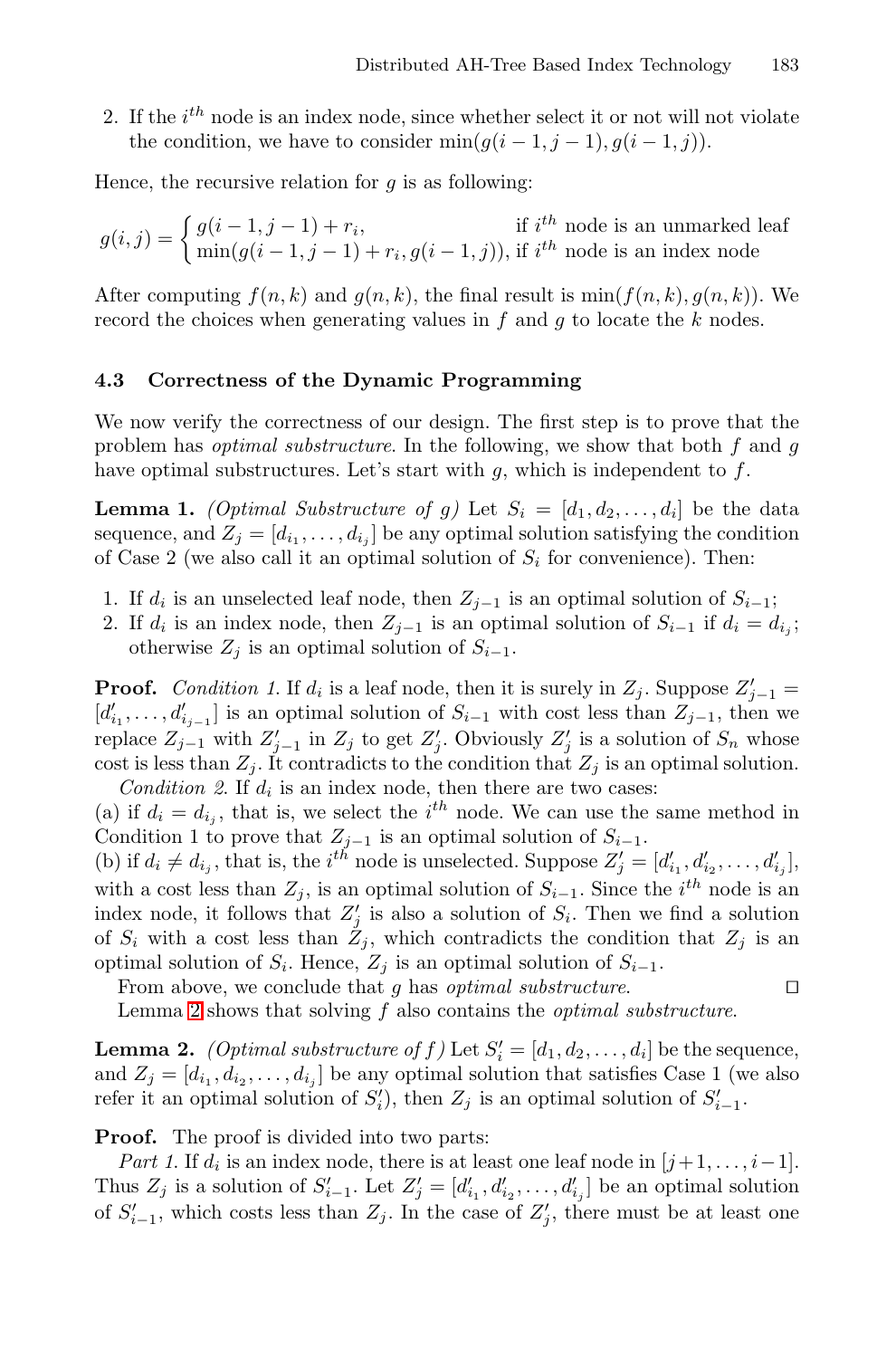<span id="page-8-1"></span><span id="page-8-0"></span>unsele[cte](#page-7-0)d leaf [no](#page-8-0)de in  $[j+1,\ldots,i]$  since  $d_i$  is an index node. So  $Z'_j$  is a solution<br>of  $S'$ . That is there is another solution which costs less than  $Z$ . Contradiction of  $S_i'$ . That is, [th](#page-7-1)e[r](#page-7-0)e is another solution which costs less than  $Z_j$ . Contradiction.<br>Part 2 d. is an unselected less node. Since d. is unselected we prove that Z.

Part 2.  $d_i$  is an unselected leaf node. Since  $d_i$  is unselected, we prove that  $Z_j$ is an optimal solution of both  $S'_{i-1}$  and  $S_{i-1}$ . Suppose  $Z'_{j}$  is an optimal solution of  $S_{i-1}$  and  $S'_{j}$  with a cost loss than  $Z_{i}$ . Since de is a lost node  $Z'$  is also of  $S_{i-1}$  and  $S'_{i-1}$  with a cost less than  $Z_j$ . Since  $d_i$  is a leaf node,  $Z'_j$  is also<br>a solution of  $S'$ . Thus we find a solution of  $S'$  that costs less than  $Z_i$ , which a solution of  $S_i'$ . Thus we find a solution of  $S_i'$  that costs less than  $Z_j$ , which<br>contradicts the condition. Thus  $Z_j$  is an optimal solution of  $S_j$ , and  $S_j'$ contradicts the condition. Thus,  $Z_j$  is an optimal solution of  $S_{j-1}$  and  $S'_{j-1}$ .  $\square$ <br>Jomma 1 and Jomma 3 imply that both f and g have optimal substructures

Lemma 1 and Lemma 2 imply that both  $f$  and  $g$  have optimal substructures. The next two lemmas will complete the final conclusion, in which Lemma 3 can be directly derived from Lemma 1 and Lemma 2.

**Lemma 3.** Solving  $\min(f(n, k), g(n, k))$  problem has optimal substructure.

**Lemma 4.** Solving  $\min(f(n, k), g(n, k))$  problem has overlapping subproblem.

**Proof.** Solving min $(f(n, k), q(n, k))$  involves solving  $f(n-1, k)$  and  $f(n-1, k-1)$ 1), which are two overl[ap](#page-8-0)ping proble[ms.](#page-8-1) Thus it has overlapping subproblem.  $\Box$ 

**Theorem 1.** If  $Z_j = [d_{n_1}, \ldots, d_{n_k}]$  is the output of our dynamic programming, then it satisfies three conditions:

- 1. There are no leaf nodes among these k nodes.
- 2. The frequency sum of  $Z_i$  is the minimum among a[l](#page-4-0)l [p](#page-4-0)ossible selection.
- 3. The k nodes should be t[he](#page-15-2) leftmost ones among all the candidates.

**Proof.** It follows dir[ect](#page-15-8)ly from Lemma 3 and Lemma 4.

# **5 Distributed AH-Tree Construction**

We have constructed an AH-Tree using dynamic programming in Sec. 4. To avoid searching from the tree root every time, we employ the distributed index technique. This technique is first introduced in  $[3]$  and applied to  $B^+$  tree index. Then it is applied to AH-Tree index in [9]. The tree is split into *replicated* part and *non-replicated* part. The basic idea is to add the dominating range of all ancestors into the replicated-part nodes. Thus, from any replicated-part node, we know which subtree we are looking for, and can directly tune to it.

#### **5.1 Control Table**

First we introduce some notations. The i[nd](#page-6-0)ex nodes are divided into two parts. Suppose l is the *cut level*. The nodes in replicated part are called *control index*, while the remaining nodes are named *search index*.  $B_i^j$  denotes the  $j^{th}$  index<br>node of level i, and  $D_i$  represents the  $k^{th}$  data node in the tree. Note that if the node of level i, and  $D_k$  represents the  $k^{th}$  data node in the tree. Note that if the  $j^{th}$  node of level i is a data node, then  $B_i^j$  does not exist.<br>Let  $A_i$  donote the i<sup>th</sup> subtree below the cut level l roote

Let  $\Delta_i$  denote the  $i^{th}$  subtree below the cut level l, rooted at  $B_{l+1}^i$ . To generate the distributed index sequence, we use  $\text{PATH}(B_i^j)$  to represent a path from the next to  $B_i^j$  excluding  $B_i^j$ . For instance  $\text{PATH}(B_i^4)$  in Fig. 1 is  $[D^1, D^2, D^3]$ . In root to  $B_i^j$  excluding  $B_i^j$ . For instance, PATH $(B_4^4)$  in Fig. 1 is  $[B_1^1, B_2^2, B_3^3]$ . In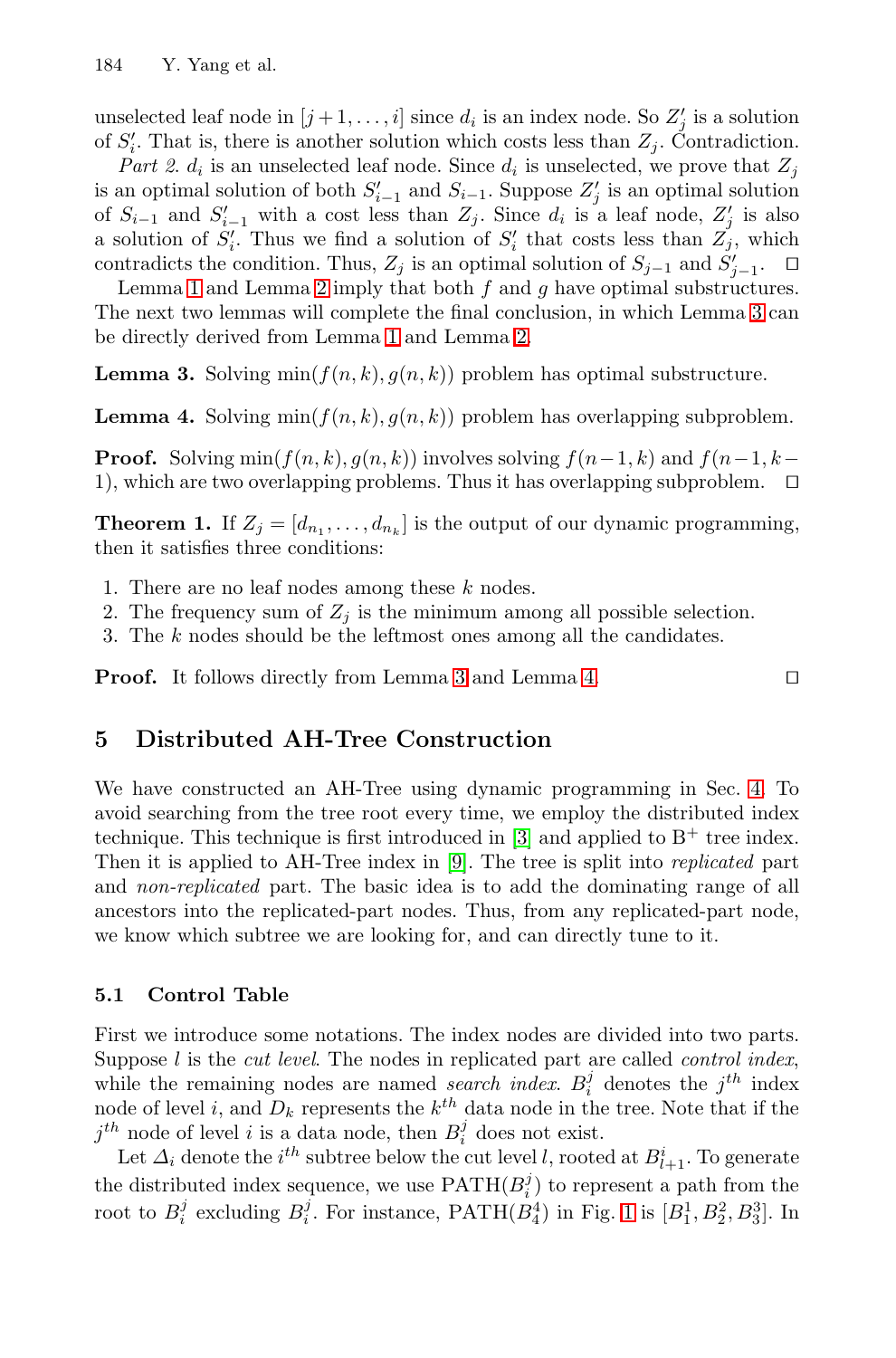order to broadcast data, we linearize the tree by depth-first search. We use  $B_i^{j[x]}$ 

to denote the  $x^{th}$  appearance of  $B_i^j$  during the process of depth-first search.<br>For each control index  $B_i^{j[x]}$ , suppose that  $\text{PATH}(B_i^{j[x]}) = \{B_1^{1[x_1]}, B_2^{j_2[x_2]},$  $\dots, B_{i-1}^{j_{i-1}[x_{i-1}]}$ }, then the control table of  $B_i^{j[x]}$  is shown in Table 3.

**Table 3.** Format of the Control Table

|   | $\text{MAX}(\Delta_{g-1})$<br>$\text{MAX}(B_2^{j_2})$ | $B_1^{\overset{\centerdot}{1}[x_1+1]}$      |
|---|-------------------------------------------------------|---------------------------------------------|
| r | $MAX(B_r^{j_r})$                                      | $B^{j_{r-1}[x_r+1]}_{r-1}$                  |
| i | $MAX(B_i^{j_i})$                                      | $B_{\scriptscriptstyle i}^{j_{i-1}[x_i+1]}$ |

Each entry of the control table contains two elements: the key value and the control index it hops to. The MAX $(\Delta_{q-1})$  in the first entry gives a lower bound of the dominating range of  $B_i^{j[x]}$ . If the key k we are looking for is less<br>than  $MAX(A_{i-1})$  it means that k has been broadcast, so we have to wait for than  $\text{MAX}(\Delta_{g-1})$ , it means that k has been broadcast, so we have to wait for anot[he](#page-6-0)r round. In this case, we jump to  $B_1^{1[1]}$ . The key value in the  $r^{th}$  entry gives an upper bound of the dominating range of  $B_r^j$ . The second element gives a hint of which subtree to bon to in the port stop. When the client wants to a hint of which subtree to hop to in the next step. When the client wants to retrieve a datum with key greater than this element, it should directly hop to the control index in this entry. Note that a control index cannot appear more than k times in one round, but the value of  $(x_r + 1)$  in the computing process may be larger than  $k$ . In this case the second element of the entry is set to no.

*Example 2.* The control table of the tree with cut level  $l = 4$  in Fig. 1 is showed in Table 4.

| $B_1^{1[1]}$ | no no                                                                                                                                          |              | $\mathbf{B}_2^{1[1]}$ no no<br>$\mathbf{I}$ 8 $\;\mathbf{B}_1^{1[2]}$ $\mathbf{B}_3^{1[1]}$ $\;$ 8 |                 | no<br>no<br>$8B_1^{1[2]}$<br>$3B_2^{1[2]}$                    | $B_4^{1[1]}$ | no.<br>no<br>$8\;\;{\rm B}_1^{1[2]}$<br>$\left \begin{array}{c}{\bf B}_1^{1[2]}\\ {\bf 3}\end{array}\right {\bf B}_4^{1[2]}\left \begin{array}{c}{\bf B}_4^{1[2]}\\ {\bf 2}\end{array}\right .$ |              | $1 B_1^{1[1]}$<br>$8B_1^{\{2\}}$<br>$\frac{3}{2}\frac{B_2^{\frac{1}{1}[2]}}{B_3^{\frac{2}{1}[2]}}$ | $\mathbf{B}_3^{1[2]}$ | $2B_1^{1[1]}$<br>$8B_1^{1[2]}$<br>$3B_2^{1[2]}$               | $\mathbf{B}_2^{1[2]}$                                           | $3B_1^{1[1]}$<br>$8B_1^{1[2]}$                       | $B_3^{2[1]}$                           | $_3$ $\rm B_1^{1[1]}$<br>$8B_1^{1[2]}$<br>$8B_1^{1[2]}$                                                |
|--------------|------------------------------------------------------------------------------------------------------------------------------------------------|--------------|----------------------------------------------------------------------------------------------------|-----------------|---------------------------------------------------------------|--------------|-------------------------------------------------------------------------------------------------------------------------------------------------------------------------------------------------|--------------|----------------------------------------------------------------------------------------------------|-----------------------|---------------------------------------------------------------|-----------------------------------------------------------------|------------------------------------------------------|----------------------------------------|--------------------------------------------------------------------------------------------------------|
| $B_4^{3[1]}$ | $3B_1^{1 1}$<br>$8B_1^{1[2]}$<br>$8B_1^{1[2]}$<br>$7B_2^{2[2]}$                                                                                | $B_4^{3[2]}$ | $6B_1^{1[1]}$<br>$8B_1^{1[2]}$<br>$8\;\mathbf{B}_{1}^{\hat{1}[2]}$<br>$7B_2^{\frac{5}{2}[2]}$      | $B_3^{2[2]}$    | $7B_{1}^{1[1]}$<br>$8B_1^{\{2\}}$<br>$8B_1^{1[2]}$            | $B_1^{1[2]}$ | $8B_1^{1[1]}$                                                                                                                                                                                   | $B_2^{2[1]}$ | $8\;\;{\rm B}_1^{1[1]}$<br>16<br>no                                                                | $B_3^{3[1]}$          | $8\;\;{\rm B}_1^{1[1]}$<br>16<br>$\rm{no}$<br>$12 B_2^{2[2]}$ | $\mathbf{B}_3^{3[2]}$                                           | $9B_1^{1[1]}$<br>$16 B_1^{\{2\}}$<br>$12 B_2^{2[2]}$ | $\cdot$ $\mid$ B^6[1] $\mid$ 16 $\mid$ | $9B_1^{1[1]}$<br>no<br>$\begin{array}{c} 12 \ \text{B}_2^{2[2]} \\ 12 \ \text{B}_2^{2[2]} \end{array}$ |
| $B_4^{6[2]}$ | 11 $B_1^{1[1]}$<br>$^{16}$<br>no<br>$\llbracket 12 \ \mathbf{B}_2^{2[2]} \ \mathbf{B}_2^{2[2]} \ \mathbf{L} \, .$<br>$12 B_2^2$ <sup>[2]</sup> |              | $12 B_1^{1[1]}$<br>16<br>no                                                                        | $B_3^{4[1]}$ 16 | $_4$ 12 $\mathrm{B}_1^{1[1]}$ $^\mathrm{F}$<br>no<br>16<br>no |              | $12 B_1^{1[1]}$<br>$\mathbf{B}_4^{7[1]}$ 16 $\,$ no $\,$<br>$^{16}$<br>$\mathbf{n}$ o<br>$14 B_2^{4[2]}$                                                                                        | $B_4^{7[2]}$ | $16B_1^{1[1]}$<br>$16$ no<br>16<br>no<br>$14 B_2^{4[2]}$                                           | $B_3^{4[2]}$ 16       | $16~\text{B}_1^{1[1]}\text{F}$<br>no<br>16<br>no              | $\mathbf{B}_4^{\text{S[1]}}$ 16 $\,$ $\scriptstyle{\mathrm{b}}$ | $14 B_1^{1[1]}$<br>no<br>$16$ no<br>16<br>no         | $B_4^{8[1]}$ 16                        | $15 B_1^{1[1]}$<br>no<br>16<br>no<br>16<br>$\mathbf{n}$                                                |

**Table 4.** The Control Table of the Example Data Set

Look at the control table of  $B_4^{6[2]}$  in the lower left corner of the table. Since it is the second appearance of  $B_4^6$ , all the keys less than or equal to 11 have been broadcasted. Thus if the searching key is less than 11, we jump to  $B_1^{1[1]}$ . The second entry means that, if the search key is larger than 16, then there is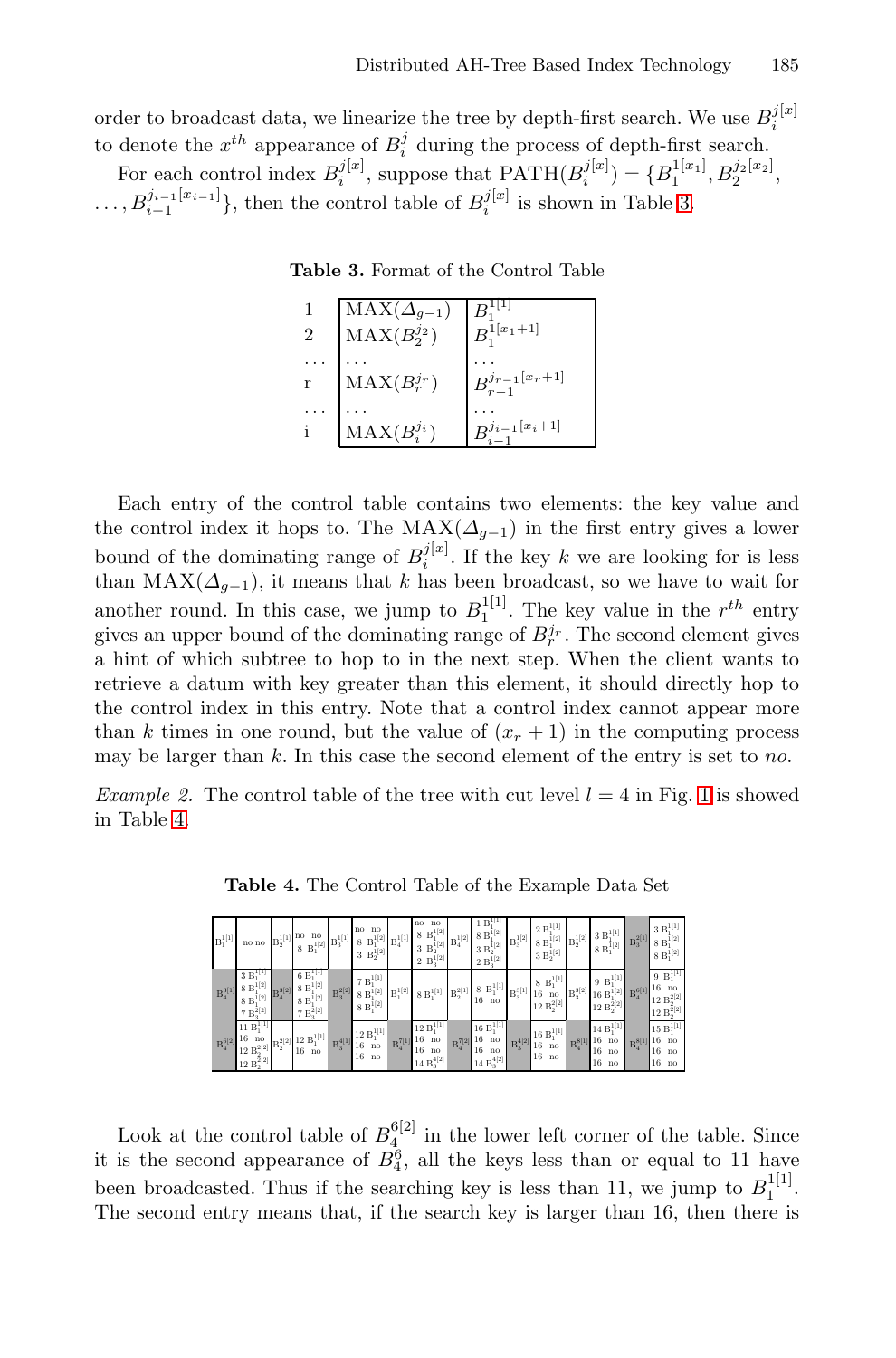no where to go since the largest key is 16. Suppose that we want to search the key value of 14, then the next hop is  $B_2^{2[2]}$ , which is exactly the nearest ancestor dominating 14.

From the control table in Table 4, we find that some control tables, marked as gray, have redundancy. For example, the control table of  $B_3^{4[1]}$ , there are two identical entry *16 no*. When the tree becomes large, the redundancy will be as big as half of the whole control index, which will waste lots of resource. As the next section shows, almost *half* of the control tables contains redundancy, so we will save half of the space if we can eliminate those redundancy.

#### **5.2 Redundancy Elimination for Control Table**

In this section, we propose a scheme to eliminate redundancy. We claim that our scheme is not only suitable for AH-Tree, but also for any other tree-based indices employing distributed technique. For the balance tree, the scheme can save 50% of the space for storing the control tables.

Having redundancy in the control table means that for two entries A and B in the control table, the key value of them are identical. Formally speaking, suppose the  $i^{th}$  and  $j^{th}$  entries are redundant in  $B_i^{j[x]}$ 's control table. It means that the upper bound of the dominating range of  $i^{th}$  and  $j^{th}$  ancestor of  $B_i^{j[x]}$ are the same. Recall that during the process of searching the control table, after we find the key value of some entry less than the searching key, we jump immediately. The following entries with the same key value will never be used. So we can simply discard these following entries. The problem is how to locate the redundant control tables. A simple case is the rightmost path of the tree.

<span id="page-10-0"></span>

**Fig. 2.** Exa[mpl](#page-10-0)e of Redundancy in Control Table

The upper bound of the dominating range of the control index along this path are all the same. Consider the left part of Fig. 2. Since  $B$  is the rightmost child of A, we have  $MAX(A) = MAX(B)$ . Thus the control table of C contains redundancy. Another case maybe less obvious. The control table of a control index also contains redundancy if one of its ancestors' control table contains redundancy, as shown in the right part of Fig. 2. However, all those causes can be combined into Theorem 2. Before that, we first give two properties of the control table without proof.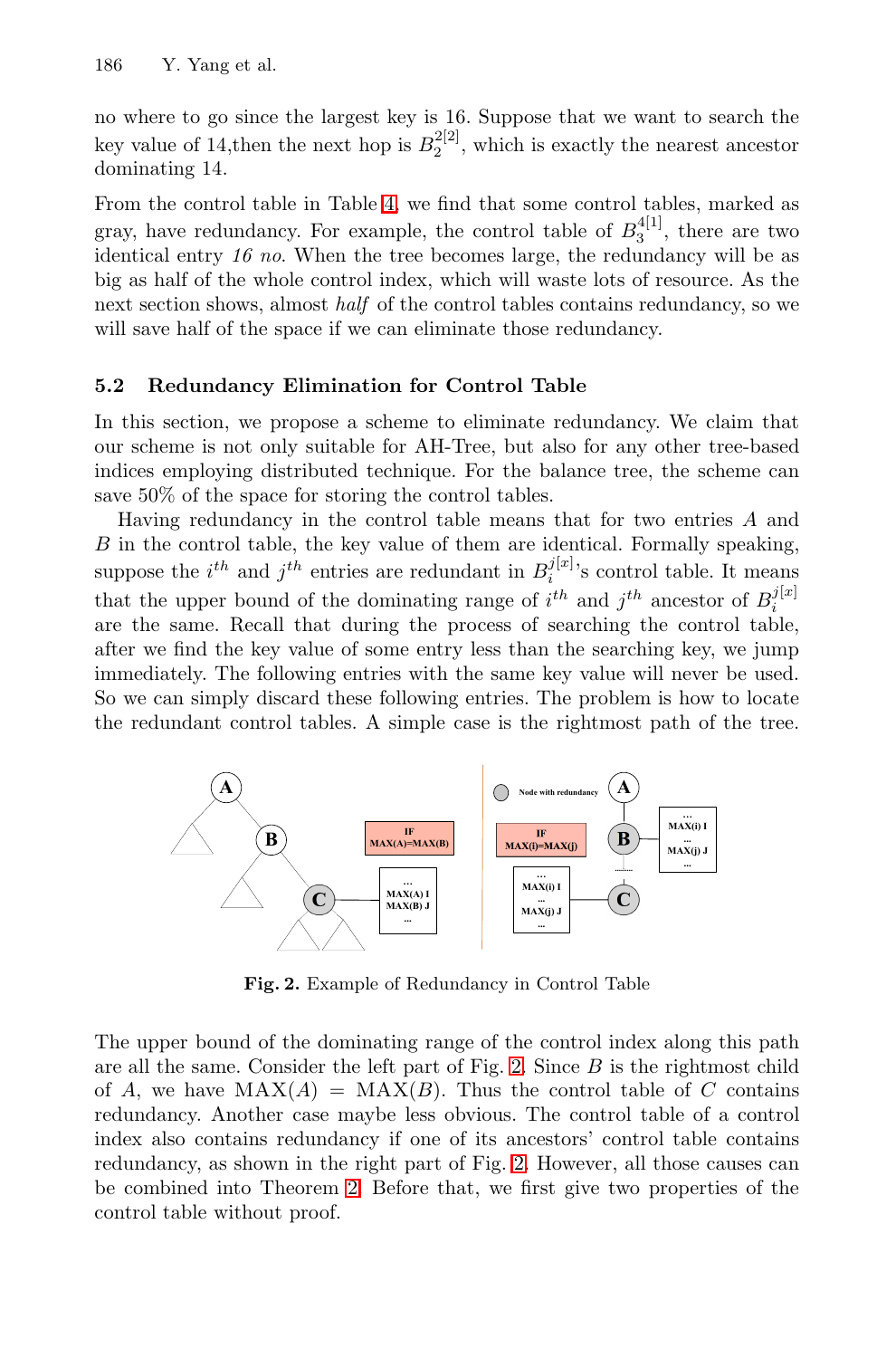**Property 1:** If index node A and B are ancestors of C, and A is ancestor of B, then  $MAX(A) \ge MAX(B) \ge MAX(C)$ , and in the control table of C, the entry of A is in front of that of B.

**Property 2:** If  $MAX(A) = MAX(B)$  and B is a child of A, then B must be the rightmost child of A and vice versa.

**Theorem 2.** Let  $\text{PATH}'(B_i^{j[x]}) = [B_2^{j_2}, B_3^{j_3}, \dots, B_i^{j_i}],$  which is  $\text{PATH}(B_i^{j[x]})$ plus  $B_i^{j[x]}$  then excludes the root of the tree. The control table of  $B_i^{j[x]}$  contains redundancy if and only if there exits consecutive index nodes  $B_{a-1}^{j_{a-1}}$  and  $B_a^{j_a}$  in PATH<sup>'</sup> $(B_i^{j[x]})$ , such that  $B_a^{j_a}$  is the rightmost child of  $B_{a-1}^{j_{a-1}}$ .

**Proof.**  $\Rightarrow$  Suppose that  $B_{i_1}^{j_{i_1}}$  and  $B_{i_2}^{j_{i_2}}$  belong to PATH' $(B_i^{j[x]})$  and  $\text{MAX}(B_{i_1}^{j_{i_1}})$  $=$  MAX $(B_{i_2}^{j_{i_2}})$  in the control table of  $B_i^{j[x]}$ . Without loss of generality, we assume  $i_1 < i_2$ , so  $B_{i_1}^{j_{i_1}}$  is an ancestor of  $B_{i_2}^{j_{i_2}}$ .

<span id="page-11-0"></span>(a) If  $i_1 + 1 = i_2$ , then  $B_{i_2}^{j_{i_2}}$  is a child of  $B_{i_1}^{j_{i_1}}$ . Since  $MAX(B_{i_1}^{j_{i_1}}) = MAX(B_{i_2}^{j_{i_2}})$ , by Property 2  $B_{i_2}^{j_{i_2}}$  is the rightmost child. Then  $B_a^{j_a}$  is  $B_{i_1}^{j_{i_2}}$ ,  $B_{a-1}^{j_{a-1}}$  is  $B_{i_1}^{j_{i_1}}$ .

(b) If  $i_1+1 < i_2$ , then  $i_1 < i_1+1 < i_2$ , which implies  $\text{MAX}(B_{i_1}^{j_{i_1}}) \geq \text{MAX}(B_{i_1+1}^{j_{i_1+1}})$  $\geq$  MAX $(B_{i_2}^{j_{i_2}})$  by Property 1. However,  $\text{MAX}(B_{i_1}^{j_{i_1}}) = \text{MAX}(B_{i_2}^{j_{i_2}})$ , so  $MAX(B_{i_1}^{j_{i_1}}) = MAX(B_{i_1+1}^{j_{i_1+1}})$ . We conclude that  $B_{i_1+1}^{j_{i_1+1}}$  must be the rightmost<br>child of  $B_{i_1}^{j_{i_1}}$  by Property 2. Let  $B_a^{j_a}$  be  $B_{i_1+1}^{j_{i_1+1}}$  and  $B_{a-1}^{j_{a-1}}$  be  $B_{i_1}^{j_{i_1}}$ .

 $\Leftarrow$ . Since  $B_a^{j_a}$  is the rightmost child of  $B_{a-1}^{j_a-1}$ , we have  $MAX(B_a^{j_a})=MAX(B_{a-1}^{j_a-1})$ ,<br>then there are redundancy in the control table then there are redundancy in the control table.

By traveling the tree, we can find all the redundant control tables with the help of the above theorem. Then we eliminate [all](#page-15-3) [th](#page-16-5)[e](#page-16-6) [re](#page-16-6)dundant entries but the one with least level. Finally we get a "clear" control tables.

#### **6 Index and Data Allocation**

After adding control tables to the index nodes, the final step is to allocate them onto channels. In this section, we present the sch[em](#page-12-1)e of index and data allocation. There are many index allocation meth[od](#page-12-1), such as [4,16,18], but they didn't employ distributed technique. In this paper, we use the simple pyramid scheduling scheme to allocate data and indices onto channels.

We define  $W(B_i^{j[x]})$  as the weight of the index node  $B_i^{j[x]}$ , which denotes the node of the probability of all its data descendants, while  $W(D_i)$  is the access sum of the probability of all its data descendants, while  $W(D_i)$  is the access probability of data  $D_i$ . Since we apply the same method to allocate index and data, we only describe data allocation in the paper, which is identical to index allocation method. The algorithm of data allocation is shown in Alg. 2.

There is a dynamic threshold for each index channel. In Alg. 2, recall that  $n$  is the number of index channels. Suppose that the sum of all the weight is  $SUM$ , then the threshold of the first channel is  $SUM/n$ . Thus, we assign indices to the first index channel one by one until the total weight of all these assigned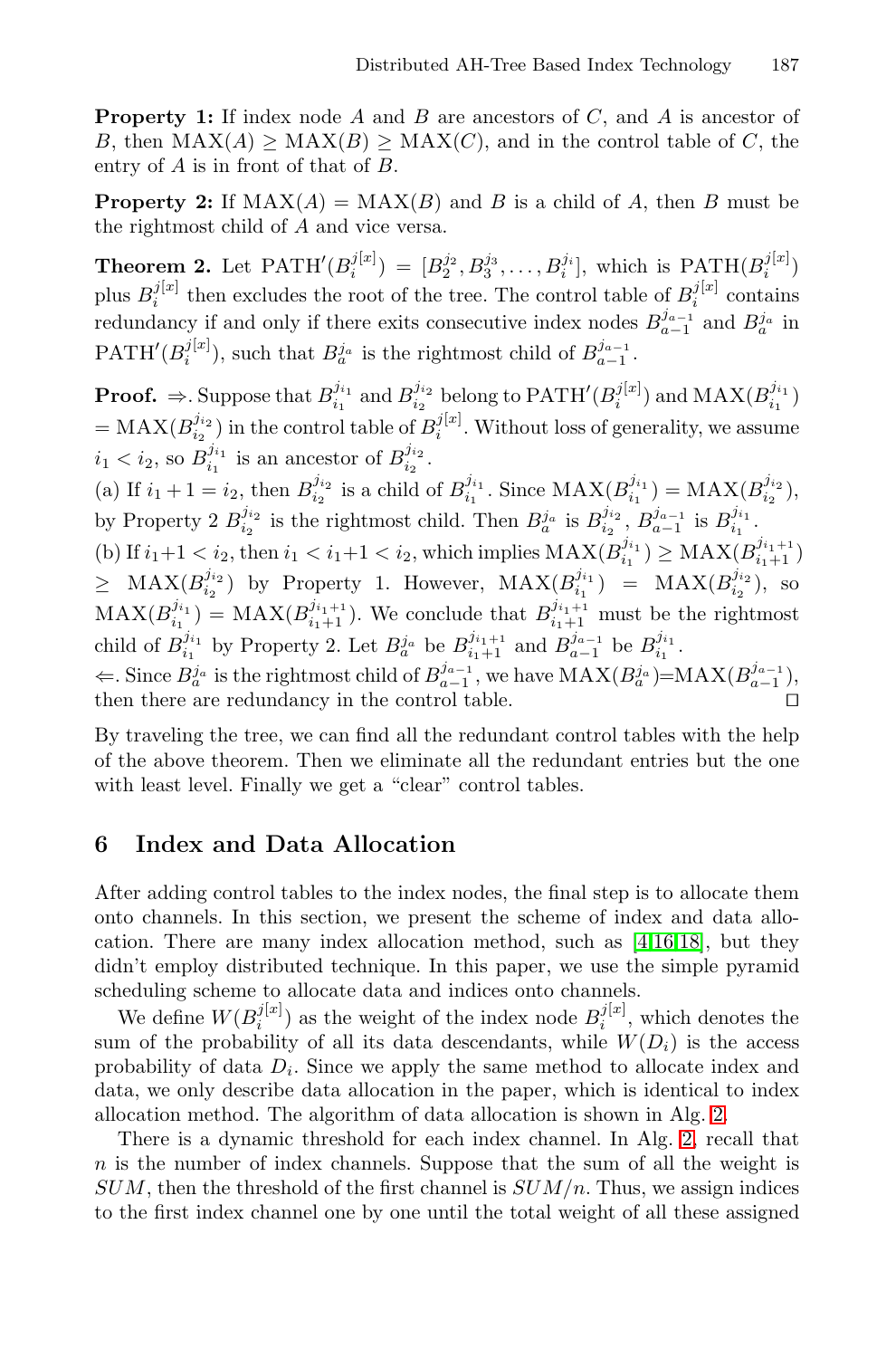<span id="page-12-1"></span>**Algorithm 2.** Data Allocation on Multiple Channels

1: **Input:**  $W$ , the weight set of the data;  $n$ , the number of the data channels; 2: **Output:** $C = \{C_1, C_2, \ldots, C_n\}$ , the generated data channel set. 3: 4: Sort the data set by frequency in ascending order, results in  $I = \{D_1, D_2, \ldots, D_t\}$ ; 5:  $SUM = \sum_{i=1}^{t} W(D_i);$ <br>6:  $Set\; size = 0; n = SILM$ 6: Set  $ave = 0$ ;  $p = SUM$ ;  $three = \frac{SUM}{n}$ ;  $Ci = \emptyset$ ;  $j = 1$ ;<br>7:  $for i = 1$  to t do 7: **for**  $i = 1$  to t **do** 8: **if** ave ≤ thre **then** 9:  $\begin{array}{ll} ave = ave + W(D_i); \\ 10: & C_i = C_i \cup \{D_i\}; \end{array}$ 10:  $C_j = C_j \cup \{D_i\};$ <br>11: **else** 11: **else** 12:  $p = p - ave; ave = 0; thre = \frac{p}{n-j}; j++); i--)$ ;<br>13. and if 13: **end if** 14: **end for**

indices exceeds the t[hr](#page-4-0)eshold of the first channel. Next, we begin to assign the remaining indices to the next channel. Instead of having the same threshold for all the channels, we set the threshold of next channel as

> total weight of the remaining indices the number of remaining index channels

<span id="page-12-0"></span>for fairness. Then we repeat the above process until no index is left.

*Example 3.* We use the data set in sec.4 and apply the allocation scheme to it. Suppose there are 4 data channels.

**(1)**In the first iteration, the threshold  $thre = (16 + 8 + 30 + 4 + 1 + 12... + 12)$  $23 + 1/4 = 62$ . We assign the data one by one to the first channel until the sum of frequencies of assigned data exceeds 62.This ends the assignment of the first channel and the first 6 data are assigned to it.

**(2)**We calculate the threshold of the second channel,  $thre = (27 + 36 + 41 +$  $\dots$  + 23 + 1)/3 = 60, which the assigned data and channel are not considered any more. We assign the data one by one to the second channel until the sum of frequencies of assigned data exceeds 60.

We apply this process until all the data have been assigned. The final allocation is:  $1:\{1, 2, \ldots, 5, 6\}, 2:\{7, 8, \}, 3:\{9, 10, 11, 12\}, 4:\{13, 14, 15, 16\}.$ 

## **7 Simulation**

In this section, we evaluate the performance of AH-Tree based system in different conditions. We conduct the performance evaluation on  $k, l$ , and  $m$ .

Firstly, we model different system conditions by setting all parameters in Table 5. We let the frequency of each data follow Zipf distribution. The number data items are set as 10,000 and we generate 20,000 clients requests in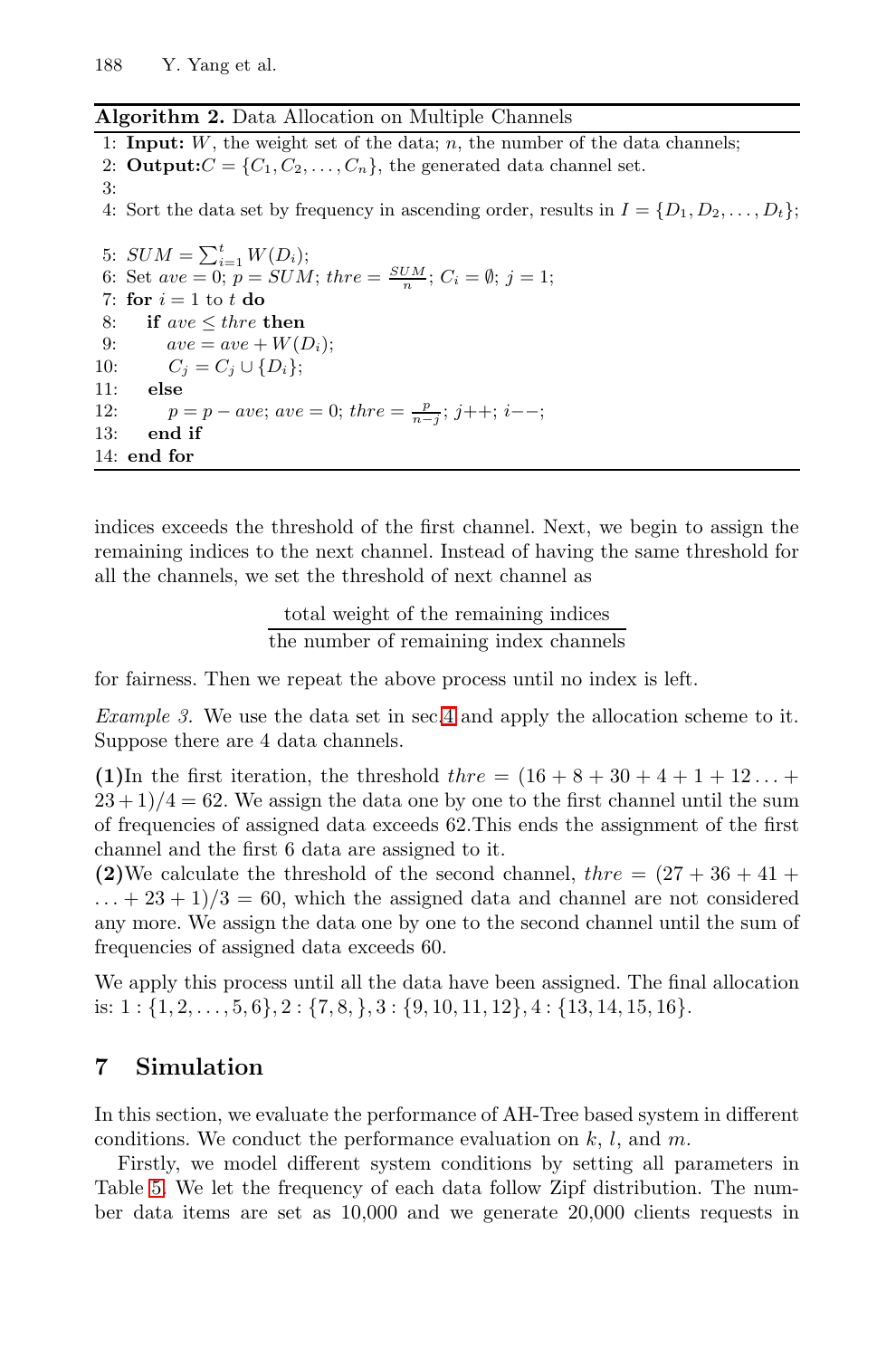our experiments. Performance of our system is mainly measured by two metrics: *Average Access Latency* (AAT) and *Average Tuning Time* (ATT), both of which are counted in *logical time units*. As proposed in [12], each logical time unit represents the time required to broadcast 1KB data. For index bucket with 1 head segment, k children pointers and 1 default pointer, the size equals to  $(k+2)*0.1KB$ , that is to say, it requires  $(k+2)*0.1$  time units to visit. Our experiments are conducted on a computer with  $\text{Intel(R)}$  Core $(\text{TM})$  i7-3610QM (2.30GHz) CPU and 4.00 GB memory under Windows 7 version 6.1. The simulator is implemented in Java 1.7.005.

**Table 5.** Parameters used in our experiments

| Parameter | Default value | Range             | Meaning                            |
|-----------|---------------|-------------------|------------------------------------|
|           | 10,000        |                   | Number of data items               |
|           | 20,000        |                   | Number of requests                 |
|           | 10            |                   | Number of available channels       |
|           |               | 2 to 20           | k-ary AH-Tree                      |
|           |               | 1 to $(L-1)$      | cut level, L is the height of tree |
| m         |               | $1 \text{ to } 9$ | Number of index channels           |

Secondly, we verify the effectiveness of our index-allocation algorithm, namely, the pyramid scheduling scheme. We use two different allocation algorithms: the *McNaughton's Wrap-Around* algorithm which simply allocates indices evenly onto i[ndex](#page-14-2) channels, and our pyramid scheduling algorithm, then compare their respective performances. From Fig. 3 to Fig. 8, we can conclude that (1). Pyramid index allocation achieves better performance than simple wrap-around algorithm, and (2). the AAL and ATT of our system have closer relationship with parameter settings of  $k, l, m$  than the adopted allocation scheme, because the shapes of the lines look similar with different allocation schemes.

Thirdly, we compare the performance of AH-Tree based system with  $B^+$ -Tree based one. Both of the two systems adopt pyramid index allocation algorithm. Generally, Fig. 9 to Fig. 14 reveal that AH-Tree performs better than B+-Tree on both access latency and tuning time for data following Zipf distribution. In Fig. 10, the ATT declines with the increase of  $l$  since more control indices contribute to faster hopping to ta[rg](#page-14-3)eted data. In the meanwhile, the AAL in Fig. 9 firstly drops then rises again since too much control indices make the index sequenc[es](#page-14-1) in index channels too long, thus lengthen the access latency. Fig. 11 clearly shows that large  $k$  has negative effects on AH-Tree's performance and the AAL of AH-Tree based system fluctuates severely with the variation of k. Therefore, choosing a proper  $k$  for AH-Tree based system is crucial for its user experience. For Zipf distribution, the access latency is mainly determined by the waiting time for small number of frequently visited indices, so we find that larger  $m$  leads to the decrease of AAL in Fig. 7. On the other hand, the change of m does not change the structure of index sequence, hence it has no effects on ATT as shown in Fig. 8.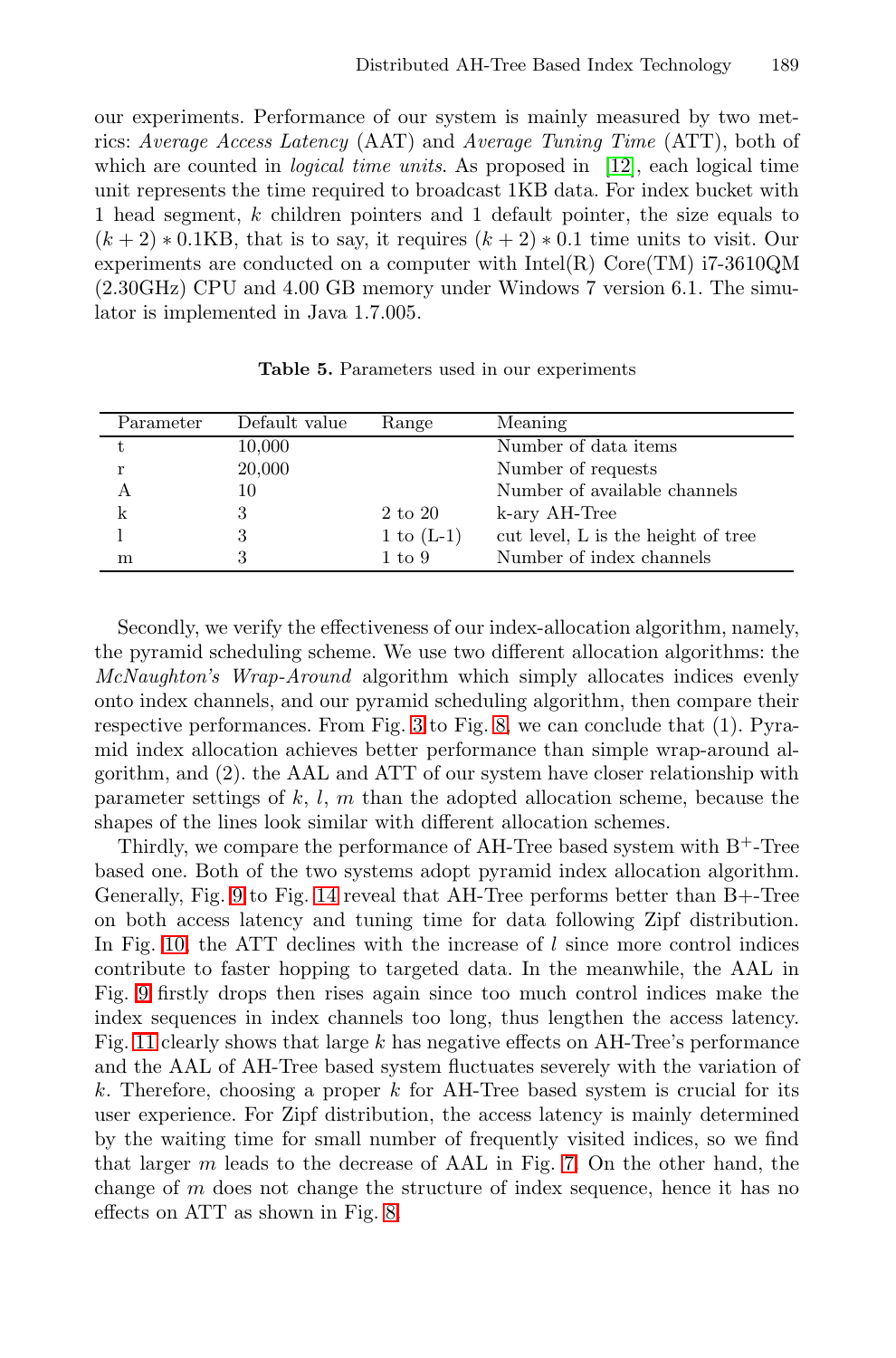

 $(k = 3, m = 3)$ 



Fig. 6. Change of ATT un- Fig. 7.  $k$   $(l = 3,m = 3)$ 



 $(k = 3,m = 3)$ 



under Zipf distribution w.r.t.  $k$   $(l = 3, m = 3)$ 



**Fig. 3.** Change of AAL un-**Fig. 4.** Change of ATT un-**Fig. 5.** Change of AAL under Zipf distribution w.r.t.  $l$  der Zipf distribution w.r.t.  $l$  der Zipf distribution w.r.t.  $(k = 3, m = 3)$ 



der Zipf distribution w.r.t. under Zipf distribution Change of AAL Fig. 8. w.r.t.m  $(k = 3, l = 3)$ 

<span id="page-14-0"></span>

 $k$   $(l = 3, m = 3)$ 

<span id="page-14-3"></span><span id="page-14-1"></span>

**Fig. 8.** Change of ATT Zipf distribution w.r.t.m  $(k = 3, l = 3)$ 



**Fig. 9.** Change of AAL un-**Fig. 10.** Change of ATT **Fig. 11.** Change of AAL der Zipf distribution w.r.t. l under Zipf distribution under Zipf distribution w.r.t.  $l (k = 3, m = 3)$ 



w.r.t.  $k$   $(l = 3, m = 3)$ 



**Fig. 12.** Change of ATT **Fig. 13.** Change of AAL **Fig. 14.** Change of ATT Zipf distribution under w.r.t.m  $(k = 3, l = 3)$ 

<span id="page-14-2"></span>AH−Tree B+−Tree 6.5 6 Average Tuning Time 5.5 울 5 4.5 4 3.5 3  $2.5$   $2.5$   $2.3$   $4.5$   $6.7$   $8.9$ m

Zipf distribution w.r.t.m  $(k = 3, l = 3)$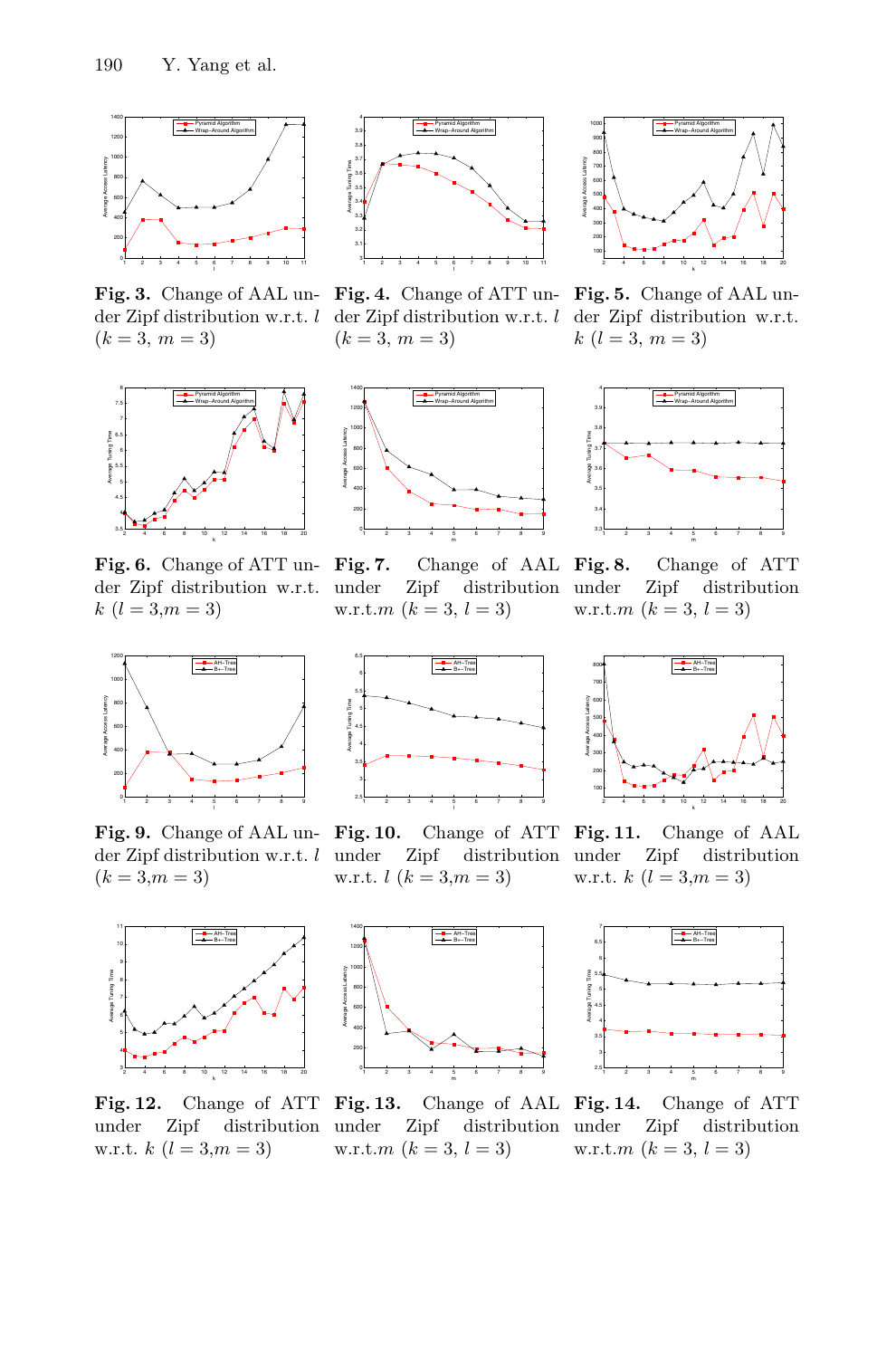# <span id="page-15-10"></span>**8 Conclusion**

In this paper, we propose an efficient AH-Tree construction with the help of dynamic programming. Our algorithm can build arbitrary k-ary AH-Tree index with bounded tree height in  $O(kn^2)$  time, where n is the number of data items to be broadcast. We then modify this tree into a distributed index sequence with a general and effective control-table shrinking technique to further reduce the index length and the client searching time. We prove the correctness and complexity of our design theoretically and illustrate the performance of the broadcast system by numerical experiments. Both theoretical proofs and simulation results validate the efficiency of our design. To the best of our knowledge, we are the first to propose the detailed design for  $k$ -ary Hu-Tucker AH-Tree construction with time complexity analysis, which solves a long-time open question since the beginning of twenty-first's century.

## <span id="page-15-2"></span><span id="page-15-1"></span><span id="page-15-0"></span>**References**

- <span id="page-15-3"></span>1. Hu, T., Tucker, A.: Optimal computer search trees and variable-length alphabetical codes. SIAM Journal on Applied Mathematics 21(4), 514–532 (1971)
- <span id="page-15-4"></span>2. Yao, Y., Tang, X., Lim, E., Sun, A.: An energy-efficient and access latency optimized indexing scheme for wireless data broadcast. IEEE Trans. on Knowledge  $\&$ Data Engineering 18(8), 1111–1124 (2006)
- <span id="page-15-5"></span>3. Imielinski, T., Viswanathan, S., Badrinath, B.: Data on air: Organization and access. IEEE Trans. on Knowledge & Data Engineering 9(3), 353–372 (1997)
- <span id="page-15-6"></span>4. Jung, S., Lee, B., Pramanik, S.: A tree-structured index allocation method with replication over multiple broadcast channels in wireless environments. IEEE Trans. on Knowledge & Data Engineering 17(3), 311–325 (2005)
- <span id="page-15-7"></span>5. Xu, J., Lee, W., Tang, X., Gao, Q., Li, S.: An error-resilient and tunable distributed indexing scheme for wireless data broadcast. IEEE Trans. on Knowledge & Data Engineering 18(3), 392–404 (2006)
- <span id="page-15-8"></span>6. Adamic, L., Huberman, B.: Zipf's law and the internet. Glottometrics 3(1), 143– 150 (2002)
- 7. Zhong, J., Wu, W., Gao, X., Shi, Y., Yue, X.: Efficient redesign and comparison of various indexing schemes for wireless data broadcasting. Submitted to Knowledge and Information Systems (2012)
- <span id="page-15-11"></span><span id="page-15-9"></span>8. Shivakumar, N., Venkatasubramanian, S.: Efficient indexing for broadcast based wireless systems. ACM Journal of Mobile Networks and Applications 1(4), 433–446 (1996)
- 9. Zhong, J., Wu, W., Shi, Y., Gao, X.: Energy-Efficient Tree-Based Indexing Schemes for Information Retrieval in Wireless Data Broadcast. In: Yu, J.X., Kim, M.H., Unland, R. (eds.) DASFAA 2011, Part II. LNCS, vol. 6588, pp. 335–351. Springer, Heidelberg (2011)
- 10. Zhong, J., Gao, Z., Wu, W., Chen, W., Wang, L.: Multi-channel energy-efficient hash scheme broadcasting. SEDE, Los Angeles (2012)
- 11. Gao, X., Shi, Y., Zhong, J., Zhang, X., Wu, W.: Sambox: A smart asynchronous multi-channel blackbox for b+-tree based data broadcast system under wireless communication environment. SEDE, Los Angeles (2012)